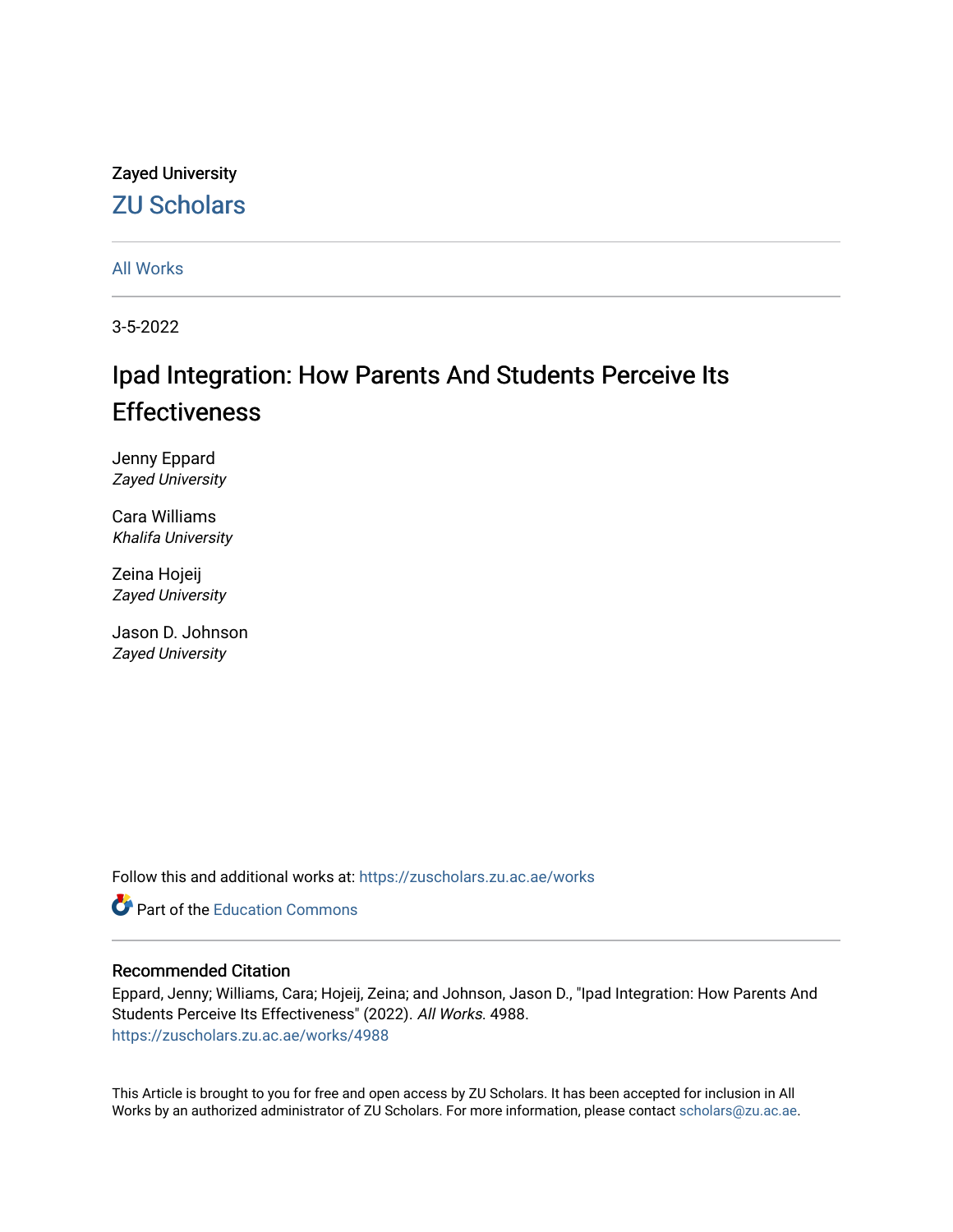

*[www.ijemst.net](http://www.ijemst.net/)*

# **iPad Integration: How Parents and Students Perceive its Effectiveness**

**Jenny Eppard**  Zayed University, Dubai, UAE

**Cara Williams** Khalifa University, Abu Dhabi, UAE

**Zeina Hojeij** Zayed University, Dubai, UAE

**Jason D. Johnson** Zayed University, Dubai, UAE

#### **To cite this article:**

Eppard, J., Williams, C., Hojeij, Z., & Johnson, J. D. (2022). iPad integration: How parents and students perceive its effectiveness. *International Journal of Education in Mathematics, Science, and Technology (IJEMST), 10*(2), 372-390. https://doi.org/10.46328/ijemst.2079

The International Journal of Education in Mathematics, Science, and Technology (IJEMST) is a peerreviewed scholarly online journal. This article may be used for research, teaching, and private study purposes. Authors alone are responsible for the contents of their articles. The journal owns the copyright of the articles. The publisher shall not be liable for any loss, actions, claims, proceedings, demand, or costs or damages whatsoever or howsoever caused arising directly or indirectly in connection with or arising out of the use of the research material. All authors are requested to disclose any actual or potential conflict of interest including any financial, personal or other relationships with other people or organizations regarding the submitted work.

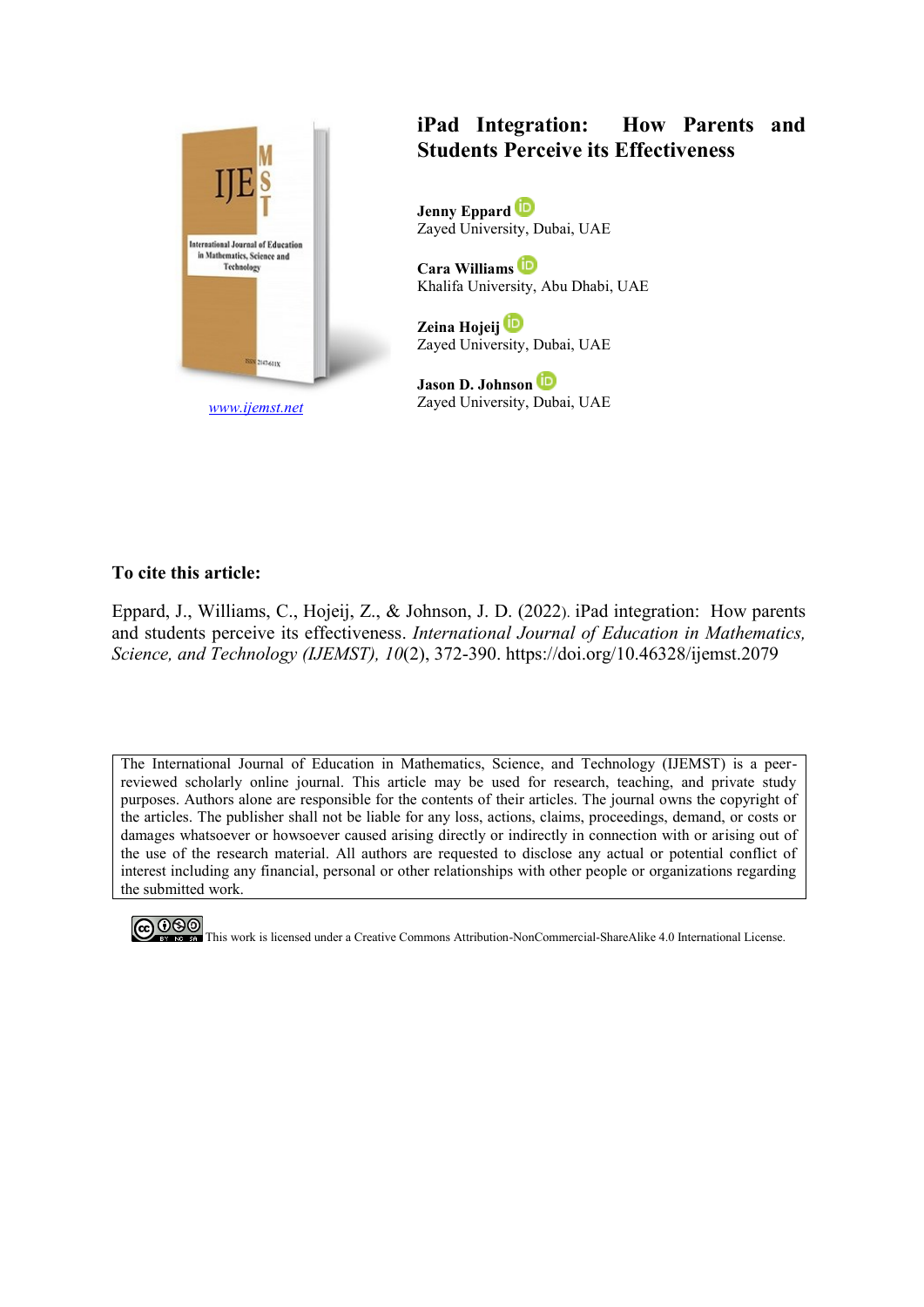

2022, Vol. 10, No. 2, 372-390 https://doi.org/10.46328/ijemst.2079

# **iPad Integration: How Parents and Students Perceive its Effectiveness**

#### **Jenny Eppard, Cara Williams, Zeina Hojeij, Jason D. Johnson**

| <b>Article Info</b>                    | Abstract                                                                            |
|----------------------------------------|-------------------------------------------------------------------------------------|
| <b>Article History</b>                 | This study examined the impact of iPad integration on student motivation,           |
| Received:                              | engagement, and learning skills in a mathematics program. Subjects included         |
| 14 July 2021                           | 143 students aged 8 to 14 years old and 63 parents in an Indian-based school in     |
| Accepted:<br>05 December 2021          | Dubai where the national curriculum required the use of tablets be integrated       |
|                                        | into school subjects starting at grade three. All subjects responded to questions   |
|                                        | about how iPads could support learning math and the kind of challenges students     |
|                                        | faced. Classes were technology-driven using individualized learning groups and      |
| <b>Keywords</b>                        | a variety of computer apps. Around 80 percent of the students indicated they        |
| Math education                         | understood new concepts better, were able to solve difficult math problems, and     |
| iPad integration<br>Tablet integration | expected themselves to score better on their tests. It was found that providing     |
| Educational technology                 | instant access to a wide array of applications, resources, hands-on activities, and |
|                                        | instant feedback can engage students and help them remain on task, especially       |
|                                        | those with special educational needs.                                               |

### **Introduction**

Benefits of mobile learning in an educational environment include increased motivation, collaboration, communication, and creativity. Mobile learning through tablet devices provides a viable tool for differentiated learning and instant feedback, freeing the teacher to facilitate higher order thinking skills. Singer (2015) argues that tablets are unique in that they are portable and offer applications (apps) that can be downloaded directly onto the device.

Kwak (2017) stated that past research on iPads in education focused on four main areas: student behavior, student attitudes, impact on learning, and characteristics of specific apps. Results were mixed and differed based on the app under investigation. For example, Singer (2015) claimed that there was no impact on motivation when using tablets, but Kwak noted that students were motivated when using tablets but the motivation level depended on the pp being used. Other studies also found that tablet devices increase motivation (Zimmerman & Howard, 2013; Riconsenta, 2013). The Kwak finding could explain why the Riconsenta (2013) study, which used a Math app specifically, found that motivation increased when integrating an iPad fraction game in a math lesson.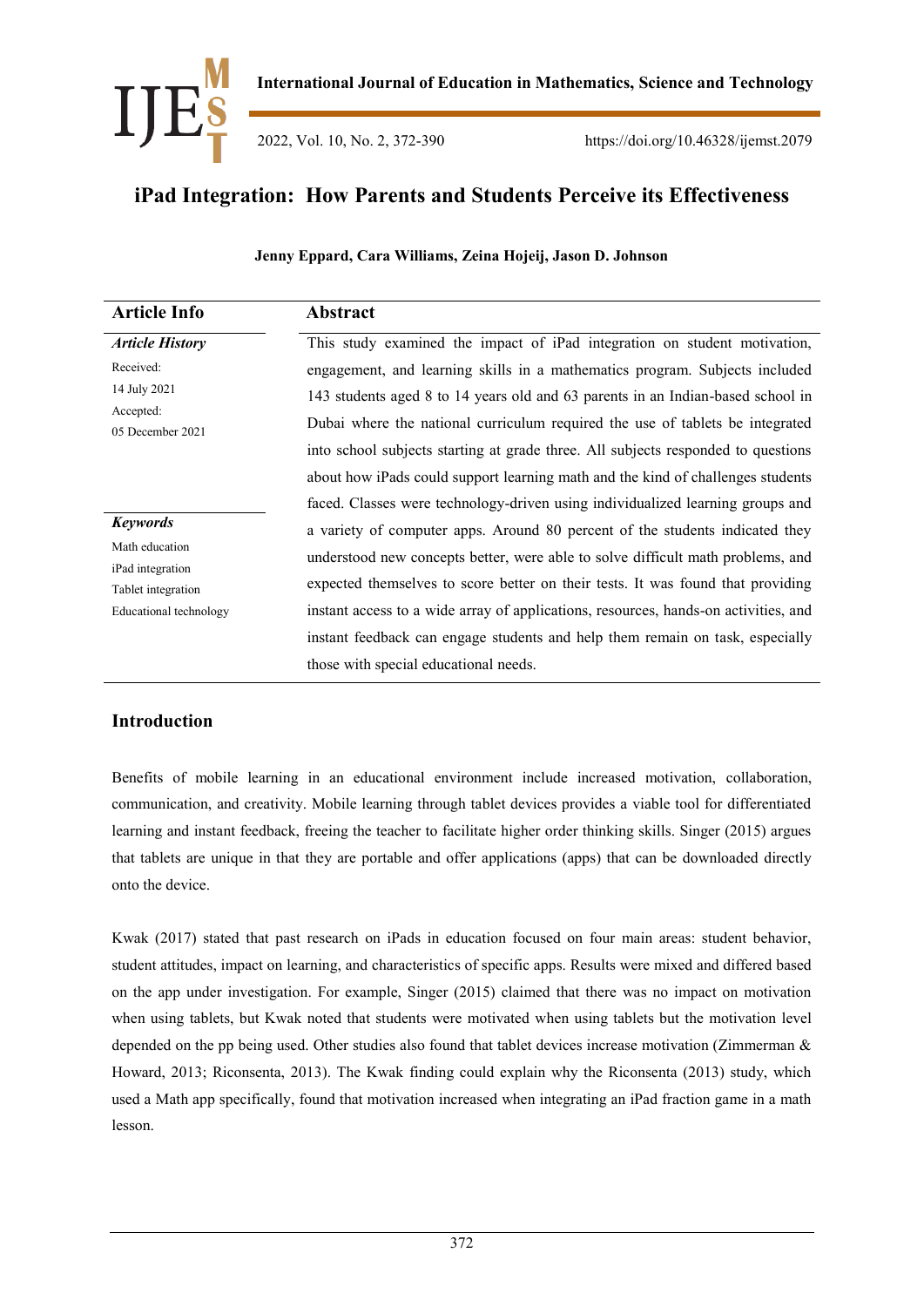Tablets also provide a tool for collaboration, communication, creativity, and critical thinking. Keengwe (2013) noted that grade 3 students helped each other solve problems when using iPads in mathematics class. The students used their iPads to share screens with one another and with the teacher, to draw, and to collaborate on written responses in various locations. Dhir, Gahwaji, and Nyman (2013) stated that tablet devices supported communication through email and other communication applications. Matthews and Seow (2007) researched the drawing abilities of children from two years old to eleven years old. They found that tablet devices, with the use of a stylus pen, outperformed traditional media when used as a drawing tool. A study by Milman, Carlson-Bancroft, and Boogart (2014) revealed that tablet devices benefited students" critical thinking skills using a chalkboard app that was used to outline thought processes.

## **Literature Review**

Constructivist Learning Theory (CLT) and Technological Pedagogical Content Knowledge (TPACK) helped researchers examine the effect of tablet devices on student achievement and attitudes in mathematics. The two theories also provided conceptual underpinnings from the literature related to this study"s research questions.

#### **Constructivist Learning Theory**

The constructivist learning theory (CLT) suggests that each learner constructs, creates, invents, and develops distinct meaning and experiences as they learn (Liu & Chen, 2010). CLT has also steered the methods which teachers use for instruction. Teachers have roles as facilitators who provide information and arrange activities for students to enable them to construct their own learning.

According to constructivist theorists (John Dewey, Lev Vygotksy, and Jean Piaget) constructing learners" knowledge happens when students are provided with real-world situations as part of the learning process (Liu & Chen, 2010). Learners" cognition is developed as they interact with their environment and through their personal experiences (Dewey, 1897). CLT is at the core of this study on how the integration of the iPad into the learner's environment has transformed teaching and learning. While the teachers" role remained that of facilitator, the opportunities that they provided to students through the iPad were transformed to create new experiences for students as active learners (Liu & Chen, 2010).

#### **Technological Pedagogical Content Knowledge (TPACK) Framework**

TPACK, developed by Mishra and Koehler (2009), is a framework centered around the associations among content, pedagogy, and technology (Mishra & Koehler, 2009). In the TPACK model, the technology factor motivates the judgments regarding content and pedagogy. In preparing students for the 21st century, teachers need to be equipped with an awareness of the association between pedagogy and content knowledge with technological knowledge (Jang, 2010). Jang and Tsai (2012) found that the development of TPACK can help to maximize teaching effectiveness and efficiency and help teachers achieve more positive and preferable teaching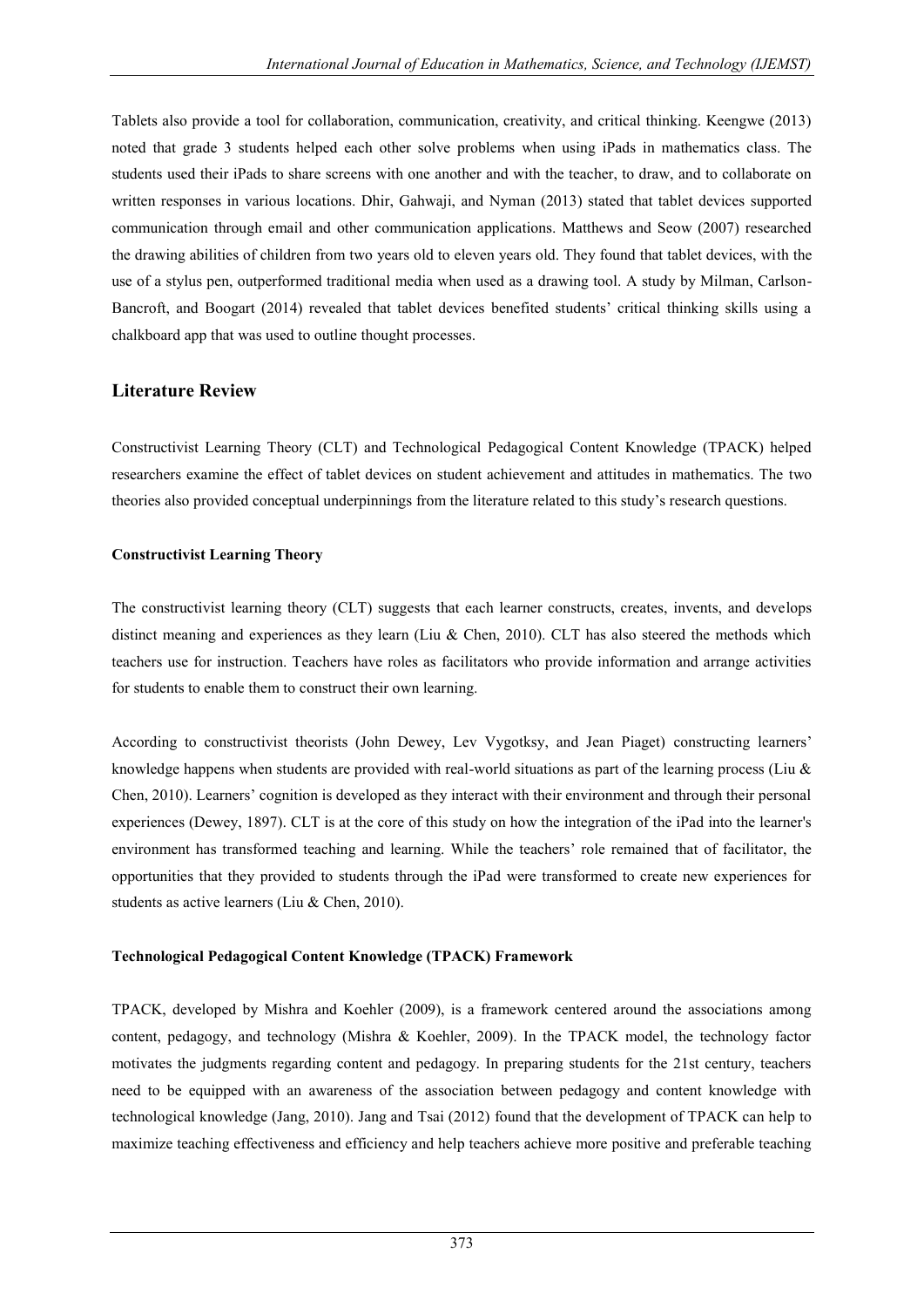and learning outcomes. Koyuncuoğlu (2021) found that when graduate students in Turkey showed competencies in all areas of TPACK, their understanding of how to deliver content increased.

Following the TPACK model helped researchers understand the benefits of technology integration into the 21st century classroom and its association with an efficient teaching and learning environment (Koehler & Mishra, 2009). Teachers began to deal with the challenges that adding new technology devices such as iPads might cause for their teaching methodologies (Jang & Tsai, 2012). In a study conducted by Hill and Uribe-Florez (2020), the research showed that teachers who were confident in math education content and pedagogy tended to understand how to incorporate technology into lessons even though they expressed uncertainty when using technology in general. The TPACK framework was an essential component in structuring the qualitative component of this study and provided guidance for analyzing lesson plan documents to understand how iPad devices were implemented in the classroom.

#### **Using iPads for Teaching and Learning Mathematics**

Integrating iPads into the classroom has had a significant impact on teaching and learning. Instruction in traditional classrooms has been shifted to a place where students are active learners and in control of their learning (Falloon, 2013). The iPad transforms students" learning experience by providing instant access to important educational resources anywhere and anytime. iPads also serve as interactive and engaging devices that will develop students' skills and enhance their knowledge in all subject areas (Falloon, 2013). Using iPads as a means of instruction helps students remain on task, especially those usually hard to engage for long periods of time, including students with special needs (Conn, 2012).

For mathematics education, Milman, Carlson-Bancroft, and Boogart (2014) found that students use iPads in math to create books, access websites, demonstrate mathematical concepts through drawing and art, and for drill and practice. Integrating the iPad into math lessons impacts student attitudes towards math, positively affects learning, and allows the teacher to give instant feedback and differentiate instruction to meet student academic needs (Kwak, 2017). For instance, tablet-based games in math stimulated primary students' learning and increased their engagement in math activities (Kyanka-Maggart, 2013; Milman, Carlson-Bancroft, & Boogart, 2014).

The games also encourage learners to aim for higher levels of learning (Kyanka-Maggart, 2013). Through the use of iPads in math lessons, students are able to create books, access websites, demonstrate math concepts through drawing and art, and use them for drill and practice (Milman, Carlson-Bancroft, & Boogart, 2014). It was found that iPad applications improved students' performance in math better than when using the traditional method of teaching by providing students with the opportunity for both independent work and group activities (Maloney & Beilock, 2012). iPad integration supports at-risk students" learning because it individualizes to meet their needs and focuses their attention (Bennett, 2011). When comparing the effects of a worksheet condition and an iPad condition on academic engagement in a high school setting, it was demonstrated that more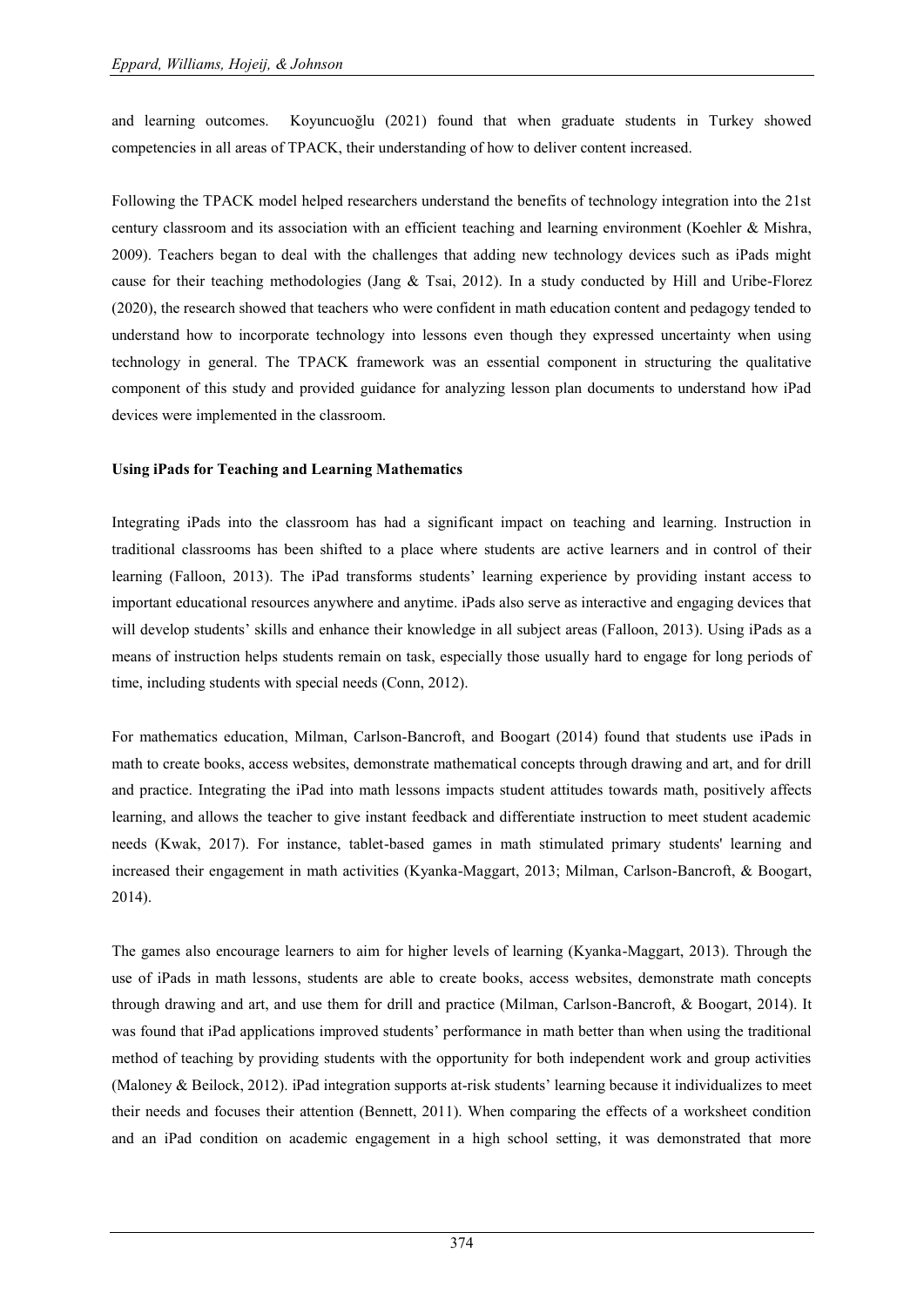academic work was completed correctly in less time and with higher levels of active engagement in the iPad condition as compared to the worksheet condition (Haydon, et al., 2012).

Research suggests that when teaching math to primary students using iPad, a student-centered learning environment is created, enabling students to control their own learning (Kwak, 2017). The tablet devices provide students with a more interactive and collaborative learning experience where students are engaged and focused (Conn, 2012). The results of the attitudinal survey used in the same study conveyed that students showed a significantly greater positive attitude towards their course compared to other students who did not use the devices. Students who have more positive attitudes towards math had better academic performance (Sanchez, Zimmerman, & Ye, 2004). Not only student attitudes towards math improved, but their mathematics confidence levels and knowledge as well. Riconscente (2013) found out that when using tablet game-based iPad apps in math, grade 4 students' confidence and knowledge increased and their average test scores on fractions improved over 15%. This improvement was a consequence of the instant feedback and scaffolding provided by the game and the amount of fractions practice that the game provided to the student.

A wealth of studies indicates a positive association between iPad use in mathematics on students" motivation, problem solving, and critical thinking skills (Haydon, Hawkins, Denune, Kimener, & McCoy, 2012; Riconscente, 2013). Furthermore, studies such as Matthews and Seow (2007) and Milman, Carlson-Bancroft, and Boogart (2014) showed that students express their thought processes better when using tablet computers than using traditional classroom tools such as pencil, markers, paint, and paper in natural settings. When videotaping 12 children between ages two to 11 years old drawing with both tablet computers and traditional classroom tools, participants expressed their thoughts through drawings better with electronic tablet computers (stylus-interfaced technology) as compared to the traditional media tools.

Using tablets in class increases communication among students and teachers and enriches student collaboration and communication specifically at the primary level (Keengwe, 2013). The use of iPads improves ways learners and teachers in the classroom are able to communicate and collaborate with each other. For instance, students are able to communicate visually by capturing images and sharing knowledge in a peer-to-peer world (Berk, 2010). Additionally, using iPads, iPod Touch, and Google Earth facilitate collaboration and communication among students because they are offered the opportunity to share screens, manipulate drawings, and trade written responses with their peers in groups or when completing other class projects. These technological devices have built-in tools that promote relationships among all learners that include emailing and communication applications.

Despite these benefits, several issues were reported when using iPads for teaching math such as distractibility, issues with monitoring progress, and limited indications of actual learning (Kwak, 2017). Conn (2012) argued that it is fundamental for teachers to introduce the device by modeling proper behaviors related to the care and maintenance of the iPad. Including parents into this process can also help to create a feeling of ownership for the students that will encourage them to take care of the devices (Holcomb, 2009). McClain and North (2021) also recommend that in order for math teachers to use educational tools correctly, there needs to be clear and direct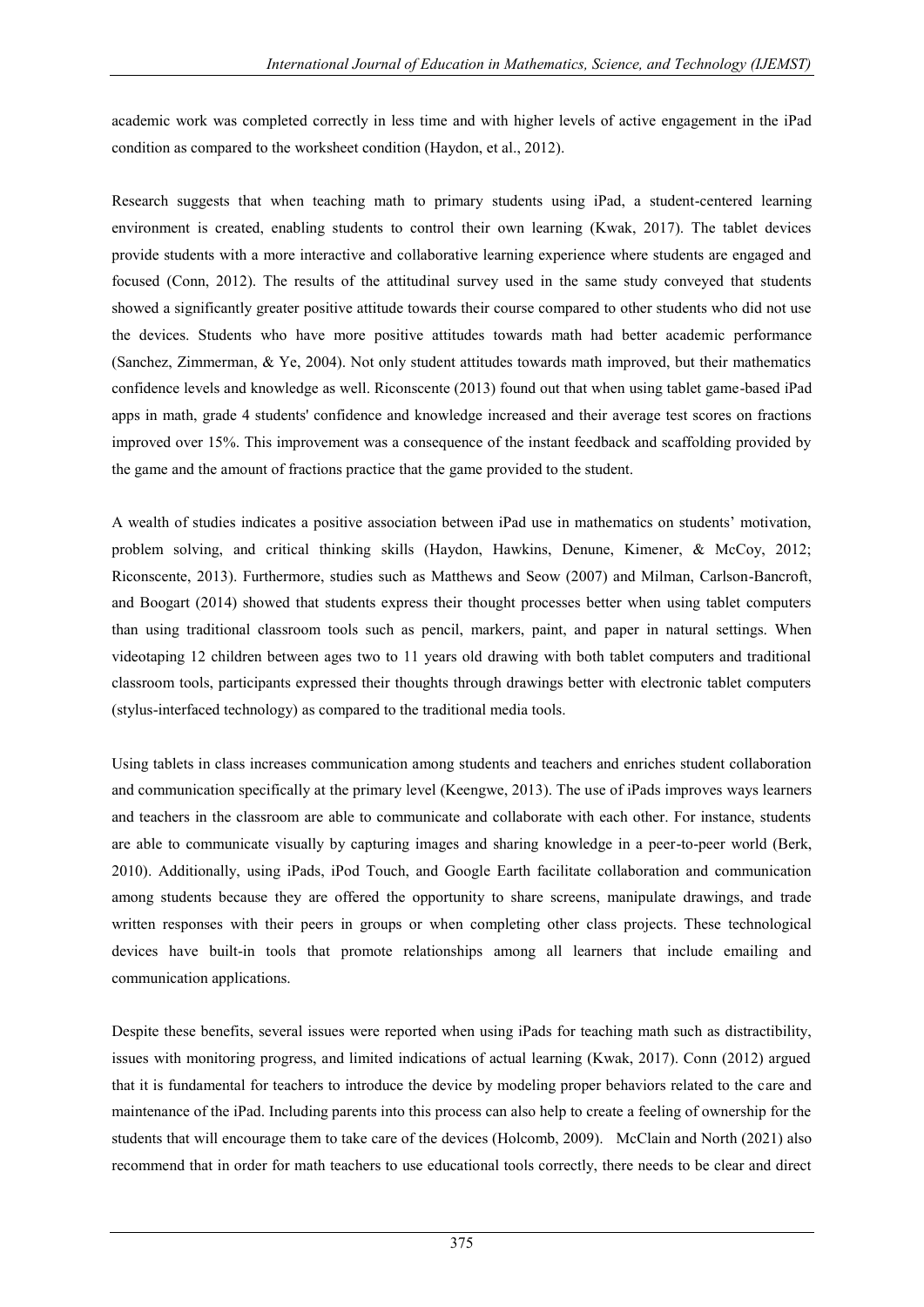professional development based on ongoing needs as expressed by educators. Harrison and Lee (2017) also found that it was important for teachers to know how to use an iPad App effectively. Often educators focus on choosing the App which is only the first step. Equally as important, is being able to incorporate the tool successfully.

#### **Parents Views on iPads in the Classroom**

Khoo, Merry, Nguyen, Bennett, and MacMillian (2015) found that while parents saw the iPad as one form of a learning tool for children, they did not want iPad use prohibited in the schools or at home. Parents believed their children needed to have a certain amount of iPad literacy as part of their education package and that schools and homes should develop rules and guidelines to guide students when using the iPad. Another study suggested that while iPads and similar devices increase communication between parents and educators, there needs to be some training on how to communicate in order to ensure the safety and confidentiality of the students and families (Beschorner & Hutchison, 2013). To date, these are the overarching themes available in the current literature. More studies which focus on parental perspectives of learning using iPads and tablet devices need to be conducted.

#### **Research Questions**

Students and parents were surveyed to determine how well the iPad as a support tool was received. The research questions explored were as follows:

- RQ1: In which ways did the iPad support mathematical learning?
- RQ2: What challenges did the students experience when using the iPad as a tool for learning mathematics?

Milman, Carlson-Bancroft, and Boogart (2014) state that very few studies have focused on using tablet devices as a tool to teach and learn mathematical concepts, even though there is a need for students to develop the 21st Century skills of collaboration, communication, creativity, and problem solving (Bray & Tangney, 2016).

#### **Methodology**

#### **Context**

The study was conducted in an Indian K-12 private school in Dubai. The school follows the Central Board of Secondary Education (CBSE) Indian curriculum. CBSE is a national-level board of education in India for all public and private schools, and is regulated and operated by the Union Government of India. As part of its iPad integration initiative, the school has incorporated iPads as a teaching and learning tool. All students in the school, Grade 3 and above, are issued their own iPads by the school. The school teaches English, Arabic, French, Malayalam, and Tamil. The language of instruction is English in all subjects with the exception of Arabic and Islamic courses. All classes are technology-driven, and the students learn using a variety of apps and mobile learning tools. The school prides itself on the small class sizes, which allow for individualized and enjoyable learning experiences for all pupils.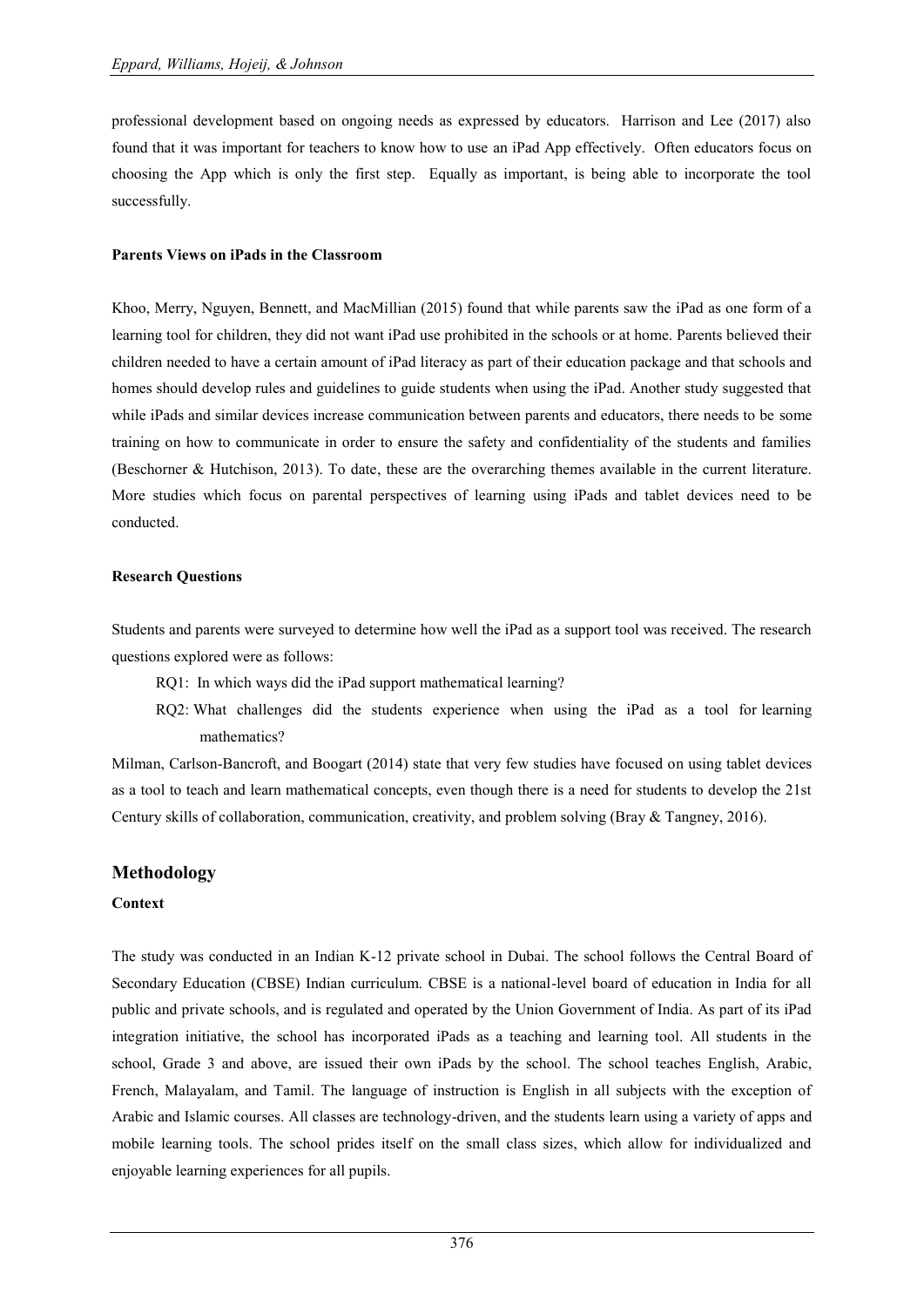The current study focuses on students and their experience with the iPad initiative particularly in Math classes. As all students have their own devices, the content materials are all digital. Students study two periods of math from Sunday until Thursday (the weekend in the UAE is on Friday and Saturday). The school provides a fast and efficient WIFI connection to all students and teachers alike so they can access their devices throughout the school day. Moreover, the school"s IT department offers technical support to both students and teachers when needed. Students and teachers in the current study did not undergo any formalized training in using the iPad as a teaching and learning tool before the iPad integration, but have learned through various one-off workshops offered by external experts.

#### **Subjects**

The participants in the present study consisted of 143 students: 23 in grades 6-8 and 120 in grades 3-5. Their ages ranged between 8 and 14 years old. The students were all in their same respective classes for the full semester term of the academic year. The study was conducted in the second semester term. All students were Indian nationals enrolled in the school with differences in their mother tongue, but all spoke English as a second language. The length of their exposure to English instruction ranged from 3 to 8 years, depending on their grade level.

The sample consisted of 52 females and 68 males in grades 3-5 and 6 females and 17 males in grades 6-8. All participants had their own iPads with the necessary apps for their course of study in math and for the purpose of this study. 63 parents completed the survey. All of the parents were Indian nationals who lived in Dubai and sent their children to the private school for Indian nationals.

#### **Data Collection**

Based on the literature review, a survey was developed by the researchers and sent electronically through Googleforms to the participants. Validity of the survey was tested through piloting and reliability was established through repetitive testing. The purpose of the pilot test was to determine if the questions made sense and not to collect data. The results achieved reliability through multiple stages of developing, checking, and cross-checking categories, themes and responses (see the Appendix for a sample of the questions asked).

Participants' parents were asked to sign consent forms by the school prior to the deployment of the surveys. In addition, the participants agreed to take part in the study by accepting an online statement. Data from the participants were all anonymous and didn"t include any identifying information which could be linked to the respondents. All responses were stored in the online survey platform Survey Monkey and were password protected. The survey asked participants to provide feedback on their opinions on the use of iPads in learning math.

In addition, in grades 6-8, at the end of each part, an open-ended section was added to give the students a chance to explain and expand their responses regarding the use of iPads in learning math. These answers were used to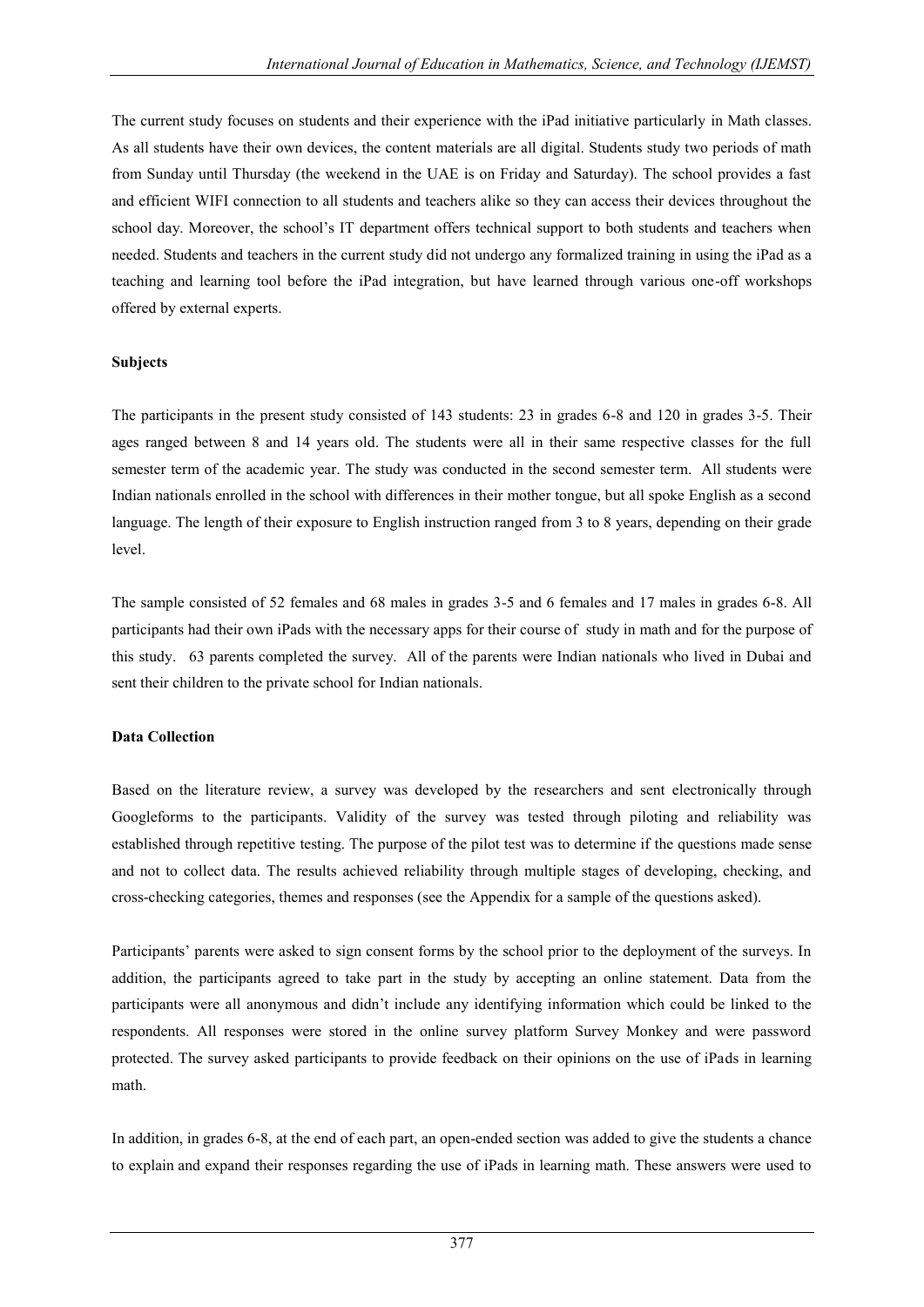gather the qualitative data for the project. The school sent parents the survey while the researchers could see the responses in real time.

# **Findings**

Responses were averaged using 1 for "Strongly Disagree," 2 for "Disagree," 3 was "Neither agree nor disagree," 4 for "Agree," and 5 for "Strongly Agree." Averages of 3.5 or higher were considered to be an agreement by the participants.

#### **Profile of Math Interest**

Before answering the research questions, a profile of the students' interest in math needed to be established (see Table 1).

| Statement                         | Participants $(n)$   | Response Average $(M)^*$ |
|-----------------------------------|----------------------|--------------------------|
| I like math.                      | Grades $3-5(n=120)$  | $M=4.48$                 |
|                                   | Grades 5-8 $(n=20)$  | $M=3.78$                 |
|                                   | Grades 3-8 $(n=143)$ | $M=4.37$                 |
|                                   |                      | $1(n=6)$                 |
|                                   |                      | $2(n=4)$                 |
|                                   |                      | $3(n=7)$                 |
|                                   |                      | $4(n=40)$                |
|                                   |                      | $5(n=86)$                |
|                                   |                      |                          |
| Math is a very important subject. | Grades 3-8 $(n=120)$ | $M = 4.68$               |
|                                   |                      | $1(n=3)$                 |
|                                   |                      | $2(n=1)$                 |
|                                   |                      | $3(n=2)$                 |
|                                   |                      | $4(n=19)$                |
|                                   |                      | $5(n=95)$                |
|                                   |                      |                          |
| I want my math skills to grow.    | Grades $3-5(n=120)$  | $M = 4.8$                |
|                                   |                      | $1(n=2)$                 |
|                                   |                      | $2(n=0)$                 |
|                                   |                      | $3(n=2)$                 |
|                                   |                      | $4(n=12)$                |
|                                   |                      | $5(n=104)$               |
|                                   |                      |                          |

|  | Table 1. Profile of Math Interest Averages |
|--|--------------------------------------------|
|  |                                            |

\*1 = Strongly Disagree / 2 = Disagree / 3 = Neutral / 4 = Agree / 5 = Strongly Agree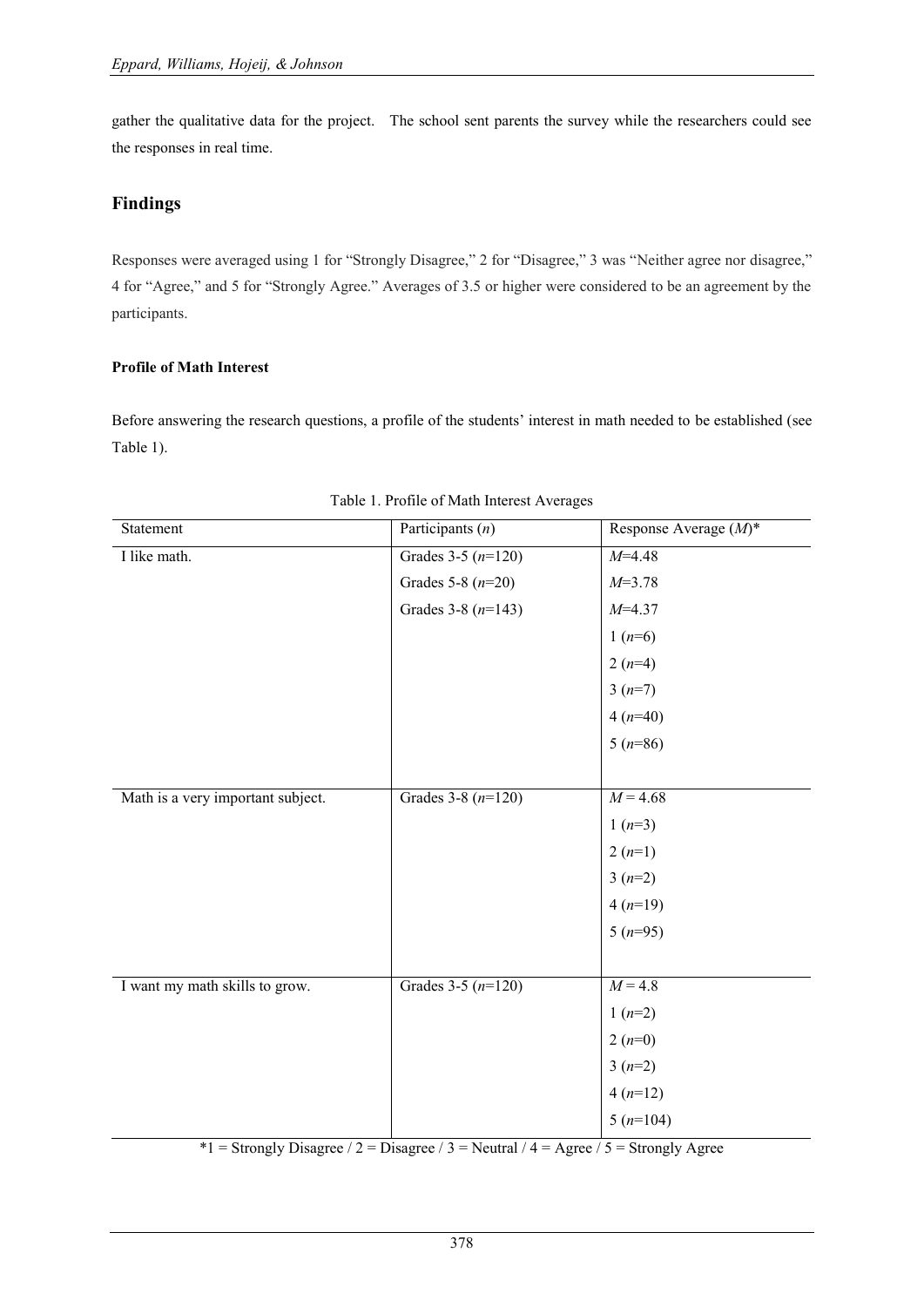Of the 143 participants, 88% selected "Agree" or "Really Agree" tor the statement "I like math", most students agreed (*M*=4.37; *n*=143). A few of the students' comments included, "It helps me calculate numbers," "Math is a really fun subject and it helps us think," "I like maths because it is interesting," "It is very interesting for me and because I want to be an engineer when I grow up," and "No... because it's very hard to learn all the formulas." When presented with the statement, "Math is a very important subject," the average response pointed towards "Strongly Agree" (*M*=4.68; *n*=120). Finally, when shown the statement, "I want my math skills to grow," students again responded with "Strongly Agree" (*M*=4.8; *n*=120). In conclusion, most students from the current study enjoyed math, while many participants in grades 3-5 found math to be important and desired to improve in math.

#### **Profile of iPad Usage**

Parent participants were asked several questions related to their child"s iPad use (see Table 2). When asked "how many hours a day does your child use the iPad for learning," the longest amount of time reported was 5 hours, the lowest was 0 hours, and the average time for the 62 parent responses was 1.95 hours.

| Ouestion                | Participants | Range              | Response       |
|-------------------------|--------------|--------------------|----------------|
|                         | (n)          | (Lowest – Highest) | Average $(M)$  |
| How many hours does     | $n=62$       | 0 hours $-5$ hours | $M=1.95$ hours |
| your child use the iPad |              |                    |                |
| for learning?           |              |                    |                |
|                         |              |                    |                |
| How many hours does     | $n=62$       | 0 hours $-5$ hours | $M=1.39$ hours |
| your child use the iPad |              |                    |                |
| for purposes other than |              |                    |                |
| learning?               |              |                    |                |

Table 2. Parents" Profile of iPad Usage

Parents were also asked, "How many hours does your child use the iPad for purposes other than learning". The range of time was the same as for hours on the iPad for learning, but the average amount of time stated by the parents was 1.39 hours. During iPad use at home, parents reported their children mostly used apps to practice skills, worked on assignments or projects, and did research for assignments. A few parents also mentioned their children used the iPad to plan and/or organize information and write. Two of the 62 parents stated they did not have wireless internet access at home.

# *RQ1: In which ways did the iPad support learning?* **Pros of the iPad**

Participants were asked to rate three statements regarding the iPad, including (1) "The iPad can help me learn," (2) "I know how to use the iPad to learn math," and (3) "Using the iPad in math class makes math more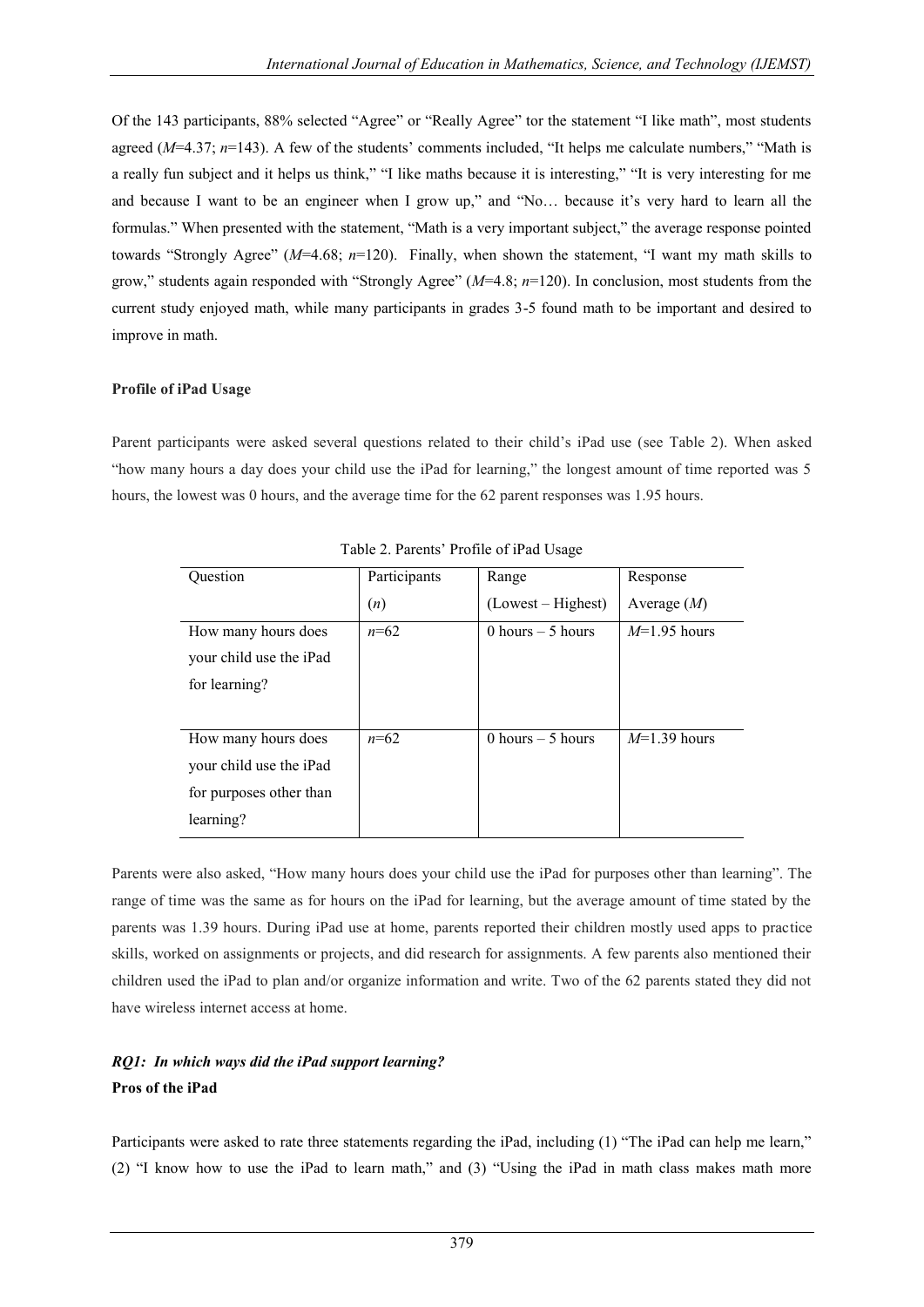interesting" (see Table 3). Most students acknowledged the iPad can help them learn (*M*=4.41; *n*=120), verified knowing how to use an iPad to learn (*M*=4.38; *n*=143), and believed the iPad made math class more interesting (*M*=4.45; *n*=120).

| Statement                          | Participants $(n)$   | Response Average $(M)^*$ |
|------------------------------------|----------------------|--------------------------|
| The iPad can help me learn.        | Grades 3-5 $(n=120)$ | $M=4.41$                 |
|                                    |                      | $1(n=5)$                 |
|                                    |                      | $2(n=3)$                 |
|                                    |                      | $3(n=2)$                 |
|                                    |                      | $4(n=38)$                |
|                                    |                      | $5(n=72)$                |
|                                    |                      |                          |
| I know how to use the iPad to      | Grades 3-5 $(n=120)$ | $M=4.25$                 |
| learn.                             | Grades 5-8 $(n=23)$  | $M=4.17$                 |
|                                    | Grades 3-8 $(n=143)$ | $M=4.38$                 |
|                                    |                      | $1(n=5)$                 |
|                                    |                      | $2(n=0)$                 |
|                                    |                      | $3(n=18)$                |
|                                    |                      | $4(n=32)$                |
|                                    |                      | $5(n=88)$                |
|                                    |                      |                          |
| Using the iPad in math class makes | Grades 3-5 $(n=120)$ | $M=4.45$                 |
| math more interesting.             |                      | $1(n=4)$                 |
|                                    |                      | $2(n=3)$                 |
|                                    |                      | $3(n=5)$                 |
|                                    |                      | $4(n=31)$                |
|                                    |                      | $5(n=77)$                |

| Table 3. Pros of the iPad |  |  |  |  |  |  |  |
|---------------------------|--|--|--|--|--|--|--|
|---------------------------|--|--|--|--|--|--|--|

 $*1$  = Strongly Disagree / 2 = Disagree / 3 = Neutral / 4 = Agree / 5 = Strongly Agree

When students in grades 6-8 were asked, "What did you like about using the iPad in math class," comments included the "geometry pad," "the apps," "everything," and "I could take pictures of the sums and learn more about them at home." Most (83%) students did not feel math was harder when using the iPad because using the iPad made "it more easier," "it is helpful," "it is more fun to use the iPad in math class," and "we only do simple things in iPad."

#### **Concepts and Problems**

Participants were asked to rate three statements addressing concepts, problems, and grades in mathematics, including (1) "I understand the new math concepts better when I use my iPad," (2) "The iPad can help me solve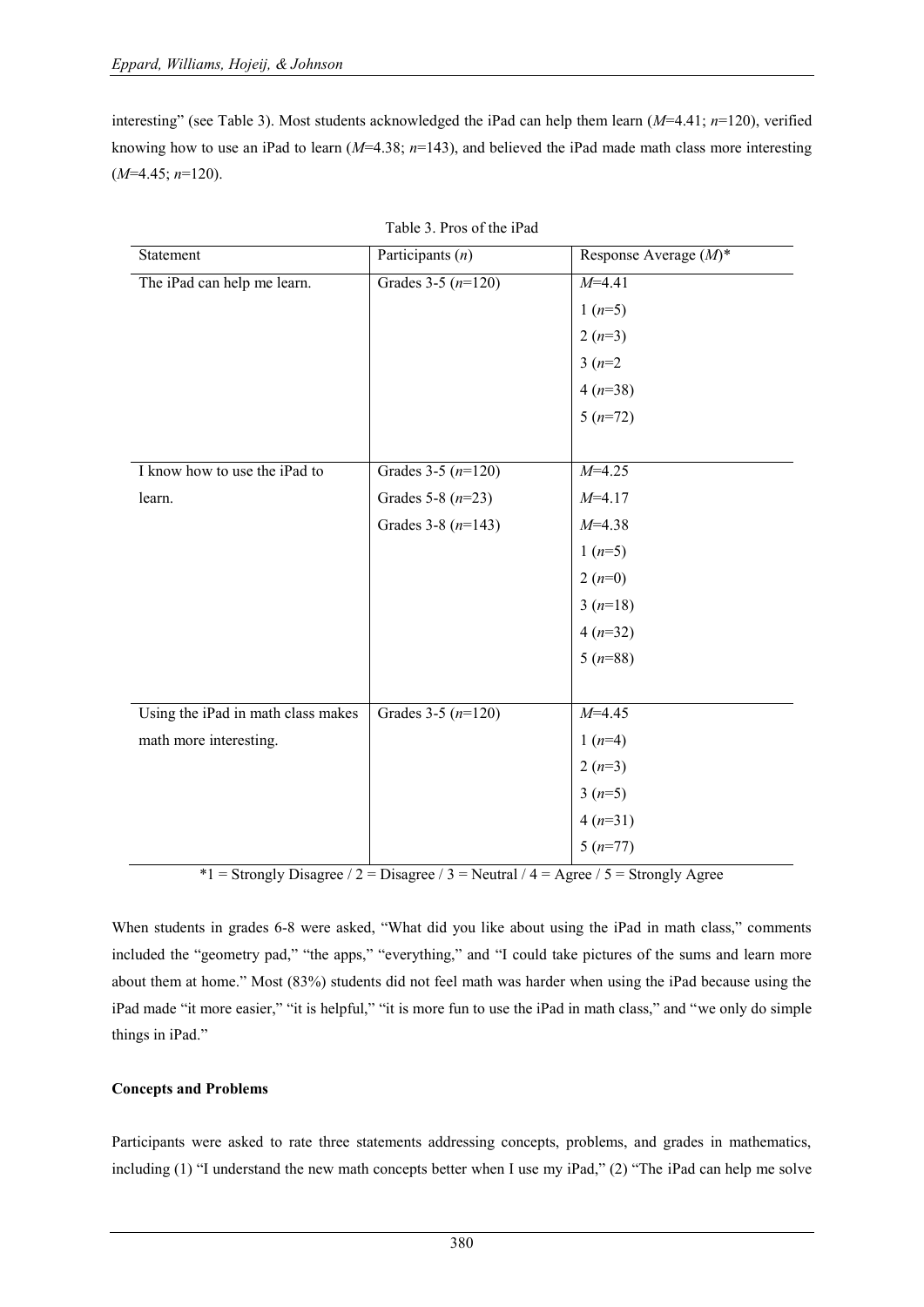more difficult math problems," and (3) "I expect that I will get better grades in math when I use the iPad" (see Table 4). Most students agreed to understanding new concepts better when using an iPad (*M*=4.17; *n*=143) and to the iPad helping solve more difficult math problems (*M*=4.23; *n*=120).

| Statement                              | Participants $(n)$   | Response Average $(M)^*$ |
|----------------------------------------|----------------------|--------------------------|
| I understand new math concepts         | Grades $3-5(n=120)$  | $M=4.28$                 |
| better when I use my iPad.             | Grades 5-8 $(n=23)$  | $M=3.57$                 |
|                                        | Grades 3-8 $(n=143)$ | $M=4.17$                 |
|                                        |                      | $1(n=2)$                 |
|                                        |                      | $2(n=8)$                 |
|                                        |                      | $3(n=19)$                |
|                                        |                      | $4(n=49)$                |
|                                        |                      | $5(n=65)$                |
|                                        |                      |                          |
| The iPad can help me solve more        | Grades 3-5 $(n=120)$ | $M=4.23$                 |
| difficult math problems.               |                      | $1(n=4)$                 |
|                                        |                      | $2(n=9)$                 |
|                                        |                      | $3(n=6)$                 |
|                                        |                      | $4(n=38)$                |
|                                        |                      | $5(n=63)$                |
|                                        |                      |                          |
| I expect that I will get better grades | Grades 3-5 $(n=120)$ | $M=4.15$                 |
| in math when I use the iPad.           | Grades 5-8 $(n=23)$  | $M=3.74$                 |
|                                        | Grades 3-8 $(n=143)$ | $M=4.08$                 |
|                                        |                      | $1(n=9)$                 |
|                                        |                      | $2(n=7)$                 |
|                                        |                      | $3(n=15)$                |
|                                        |                      | $4(n=44)$                |
|                                        |                      | $5(n=68)$                |

Table 4. Concepts, Problems, and Grades in Mathematics

\*1 = Strongly Disagree / 2 = Disagree / 3 = Neutral / 4 = Agree / 5 = Strongly Agree

In support of the findings for understanding new concepts, students left comments such as: "Because it is effective and a good and different way of learning"; "Yes, since I get a teaching and learning support at home as well"; "I can understand both iPad and notebooks but a bit more in iPad"; and "Because it has better explanation on iPad than paper." Most students expected to get better grades in math when using the iPad (*M*=4.08; *n*=143). Students' comments included, "It helps me learn better," "It breaks it down to parts which makes me understand easier," "It helps me a lot," "It is good to use," "Because learning iPad with fun makes [me] more interested in the topic," "It makes me do it more," and "It's about how good I understand the concept which I understand better with iPads."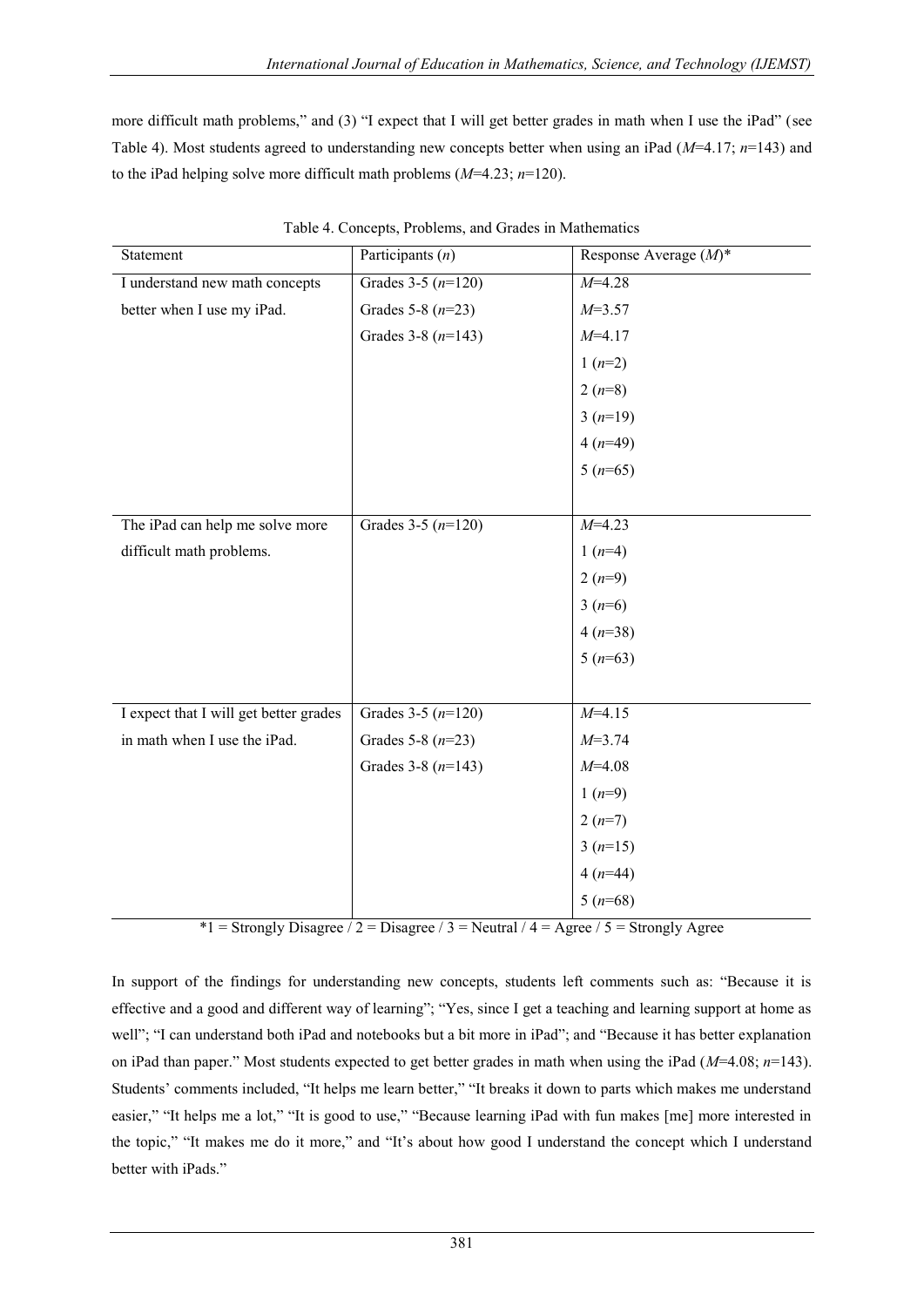Students in grades 6-8 were asked open-ended questions regarding the use of iPads and learning math. The questions included: (1) "Do you feel the iPad helped you learn math? Why do you think this?" and (2) "If you answered yes, what topics did the iPad help you learn? How did the iPad help you?" Most students (67%) "Agreed" or "Really" agreed that the iPad helped them learn because of the apps. Students stated, "There are many apps to refer to" and "I control the new apps added to our iPad related to maths as it's very easy."

In terms of topics the iPad helped students learn, students mentioned: "Geometry," "the iPad helped me learn data handling and pi in mathematics," "data handling and visualizing solid shapes," "Kahoot," "Epic," and "I used the calculator a few times with the help of Siri, I got better at geometry."

#### **Paper Worksheets vs iPad**

In terms of comparing the iPad with paper worksheets, the participants were asked to rate two statements: (1) "When I learn a new math skill I prefer to use the iPad to practice than to use paper worksheets," and (2) "I like math more when I'm using an iPad instead of paper worksheets" (see Table 5).

| Statement                          | Participant $(n)$    | Response Average $(M)^*$ |
|------------------------------------|----------------------|--------------------------|
| When I learn a new math skill, I   | Grades 3-5 $(n=120)$ | $M=4.21$                 |
| prefer to use the iPad to practice | Grades 5-8 $(n=23)$  | $M=3.39$                 |
| than to use paper worksheets.      | Grades 3-8 $(n=143)$ | $M=4.08$                 |
|                                    |                      | $1(n=5)$                 |
|                                    |                      | $2(n=13)$                |
|                                    |                      | $3(n=15)$                |
|                                    |                      | $4(n=43)$<br>5 $(n=67)$  |
|                                    |                      |                          |
|                                    |                      |                          |
| I like math more when I'm using    | Grades 3-5 $(n=120)$ | $M=4.27$                 |
| an iPad instead of paper           |                      | $1(n=4)$                 |
| worksheets.                        |                      | $2(n=6)$                 |
|                                    |                      | $3(n=13)$                |
|                                    |                      | $4(n=28)$                |
|                                    |                      | $5(n=69)$                |

Table 5. Paper Worksheets vs iPad

 $*1$  = Strongly Disagree / 2 = Disagree / 3 = Neutral / 4 = Agree / 5 = Strongly Agree

Overall, students agreed (*M*=4.08; *n*=143) to a preference of using an iPad when learning a new math skill, but when separated, students in grades 5-8 had more a neutral opinion  $(M=3.39; n=23)$ . Some participants' comments included, "It is more interactive," "Paper is wasting trees," "Because iPad contains more fun than worksheets," "It makes me do more," and "It is easy." Regarding more interest in math when using an iPad instead of paper worksheets, students agreed to preferring the iPad (*M*=4.27; *n*=120).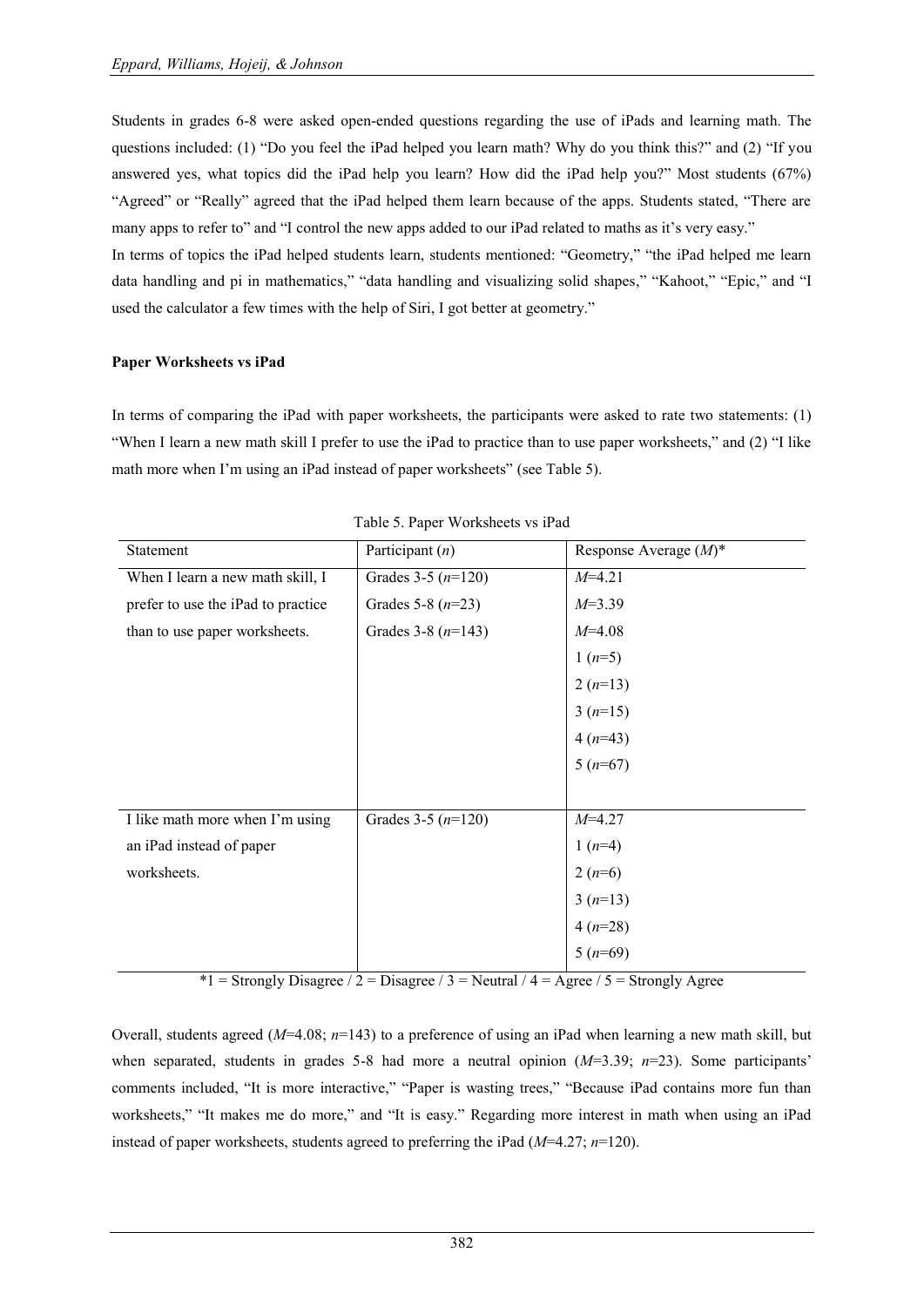In terms of pros for iPad use (see Table 6), parents agreed with the following statements, "The iPad has increased my child"s interest in technology" (*M*=3.84; *n*=63), "My child"s teacher provides valuable and timely feedback because of the iPad" (*M*=3.57; *n*=63), and "My child is doing innovative activities (something not able to be done in the past) with the iPad" (*M*=3.79; *n*=63). Parents disagreed with the following statement, "My child can access more inappropriate content through the iPad" (*M*=2.37; *n*=63), which is actually a positive.

| Question                             | Participants $(n)$ | Response Average (M)* |
|--------------------------------------|--------------------|-----------------------|
| The iPad has increased my child's    | $n = 62$           | $M = 3.84$            |
| interest in technology.              |                    | $1(n=1)$              |
|                                      |                    | $2(n=8)$              |
|                                      |                    | $3(n=10)$             |
|                                      |                    | $4(n=25)$             |
|                                      |                    | $5(n=19)$             |
|                                      |                    |                       |
| My child's teacher provides valuable | $n=62$             | $M=3.57$              |
| and timely feedback because of the   |                    | $1(n=2)$              |
| iPad.                                |                    | $2(n=9)$              |
|                                      |                    | $3(n=16)$             |
|                                      |                    | $4(n=23)$             |
|                                      |                    | $5(n=13)$             |
|                                      |                    |                       |
| My child is doing innovative         | $n = 62$           | $M=3.79$              |
| activities (something not able to be |                    | $1(n=2)$              |
| done in the past) with the iPad.     |                    | $2(n=4)$              |
|                                      |                    | $3(n=19)$             |
|                                      |                    | $4(n=18)$             |
|                                      |                    | $5(n=20)$             |
|                                      |                    |                       |
| My child can access more             | $n=62$             | $M=2.37$              |
| inappropriate content through the    |                    | $1(n=24)$             |
| iPad.                                |                    | $2(n=10)$             |
|                                      |                    | $3(n=17)$             |
|                                      |                    | $4(n=6)$              |
|                                      |                    | $5(n=6)$              |

| Table 6. Parents Pros for iPad Use |  |  |
|------------------------------------|--|--|
|                                    |  |  |

 $*1$  = Strongly Disagree / 2 = Disagree / 3 = Neutral / 4 = Agree / 5 = Strongly Agree

# *RQ2: What challenges did the students experience when using the iPad as a learning tool?* **Cons of the iPad**

Even though the majority of students acknowledged the iPad could help them learn, verified knowing how to use an iPad to learn, and believed the iPad made math class more interesting, not all students agreed. About a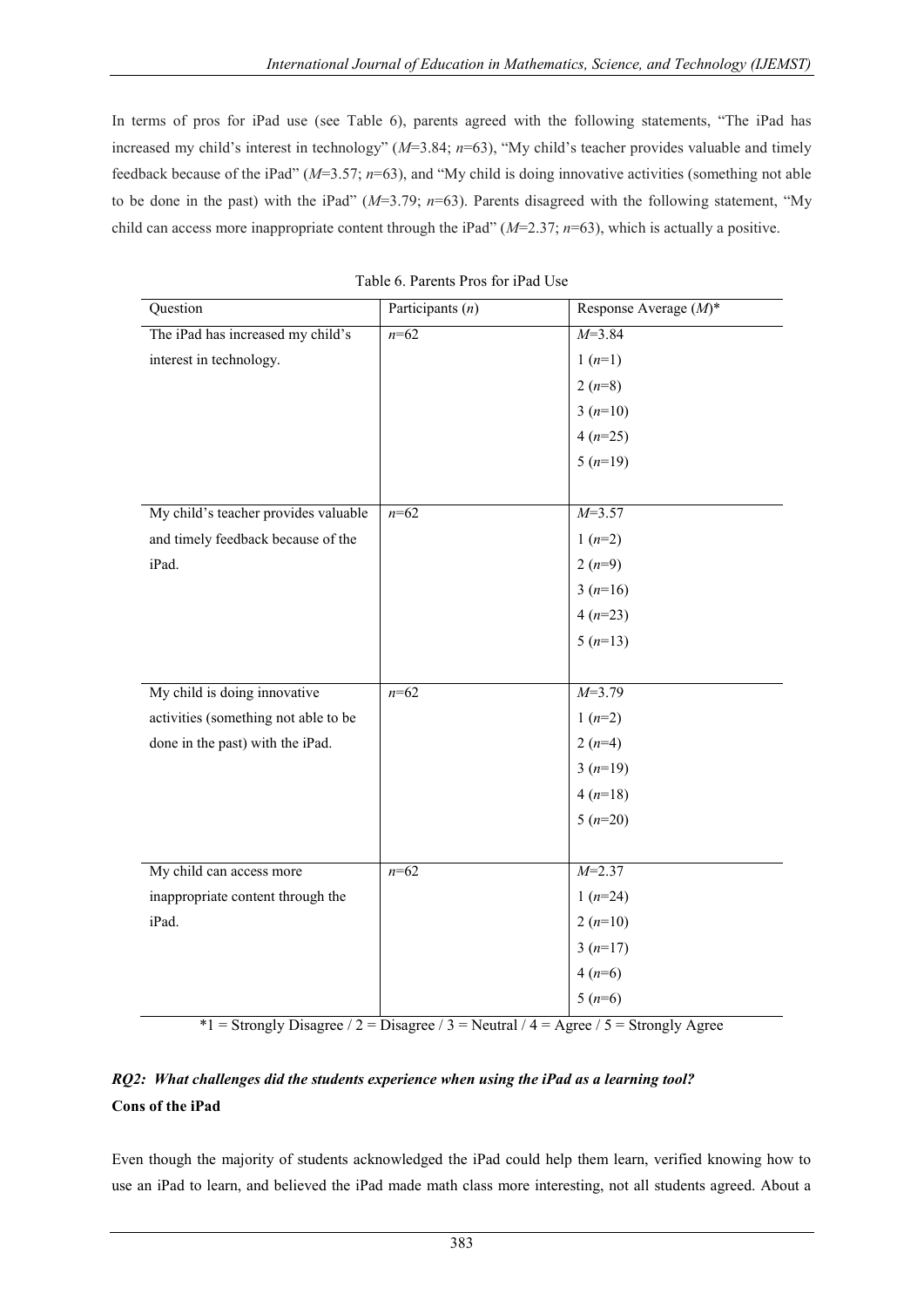tenth (9%) of students felt neutral or did not agree that the iPad can helped them learn because, although the iPad "helps in doing calculations," there is "too much to learn in maths." A few students (16%) reported not knowing how to use an iPad to learn, and 10% of students did not find the iPad made math class more interesting.

When asked, "What did you dislike about using the iPad in math class?," students in grades 6-8 responded with various comments, including "Geoboard," "I dislike using the iPad in math period because it don"t have a calculator," "there is no google," "there are not more apps," and "because when you will be bigger you won"t have the practice of practicing on the paper and you will have the practice of just a calculator." Rather than just knowing what students" disliked, students were also asked, "Is there a way the teacher can use the iPad differently next year to better help you learn math." The majority (78%) of students stated changes should be made with a few suggestions including, "more activities should be there and also google," "yes, we need access to the app store," "yes, we can make more PowerPoint presentations," and "yes, having more of math quizzes on critical thinking questions." Only a few (9%) of students found math to be harder when using the iPad, but one commented, "yes, because when you are showing your parents, it's harder to explain."

#### **Concepts and Problems**

Although most students chose "Agree" or "Really Agree" to understanding new concepts better when using an iPad (80%) and to the iPad helping solve more difficult math problems (84%), 20% and 16%did not find the iPad as beneficial," respectively. In support of the findings for understanding new concepts, students stated, "It helps in nothing," "It depends on the topic," "Sometimes I don't understand with the iPad and understand better with ma'am [teacher]," and "Sometimes we learn new in iPad and sometimes through books." Most students (78%) expected to get better grades in math when using the iPad, but 22% of students did not. Students not expecting better grades wrote statements including, "Neutral, since it is not just the iPad, but also our ability and determination," and "For math the iPad is not that useful" (see Table 4).

With 67% of students in grades 6-8 choosing to "Agree" or "Really Agree" that the iPad helps them learn math, the rest of the students had a "Neutral" feeling or chose to "Disagree." One-fourth (25%) of the students felt neutral about the iPad helping them learn math. The remaining students chose to "Disagree" with the statement of iPads being helpful in learning math stating, "It depends on the topic because I can learn in my home."

#### **Paper Worksheets vs iPad**

Approximately 3/4 of students (77%) selected "Agree" or "Really Agree" to a preference for using an iPad when learning a new math skill, leaving about a quarter of students (23%) not as optimistic." Some students mentioned: "It does not do anything to help"; "it is hard to do in iPads"; "while learning a new math skills, I prefer worksheets and live explanation"; "it makes me harder to understand"; "I prefer doing it in paper"; "because practicing on paper is better"; "for math skill paper can only help us," and "we can use paper for solving sums with rough work easily" (see Table 5).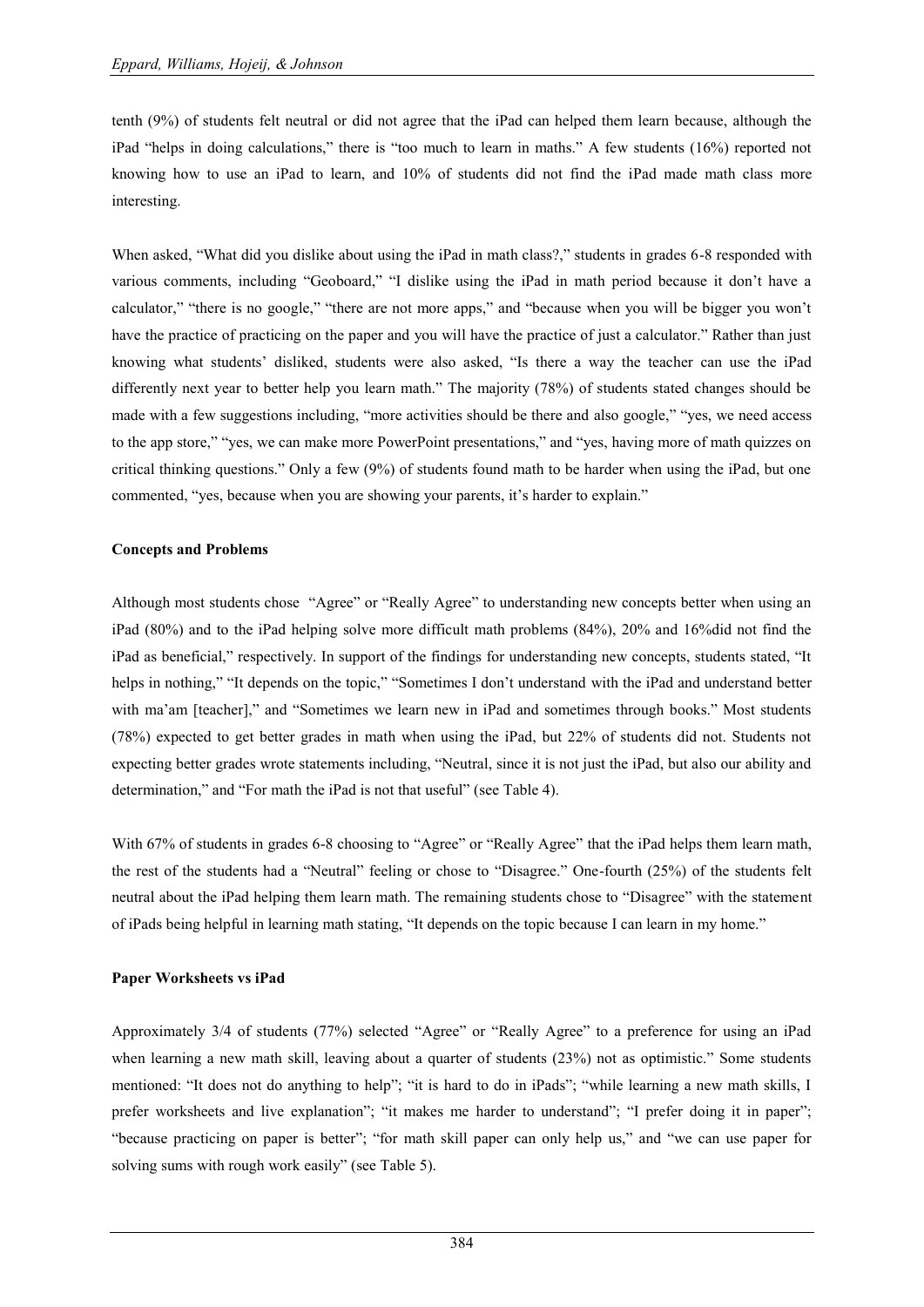#### **Parent Cons of the iPad**

The parent survey highlighted one main negative consequence of iPad use for their child"s learning by agreeing with the following statement: "IPad usage has a negative impact on my child's handwriting skills" (*M*=3.65,  $n=63$ ). When asked, "What would you change, if anything, about your child's iPad usage to increase its function as a learning tool, some parent comments included: "more writing tasks," "writing skills need to be improved," " provide more reading content and make the kids write more to improve the handwriting skills," and "more writing or typing assignments on the iPad for building up vocabulary and writing skills." Aside from comments about writing, parents also mentioned: "Would reduce the dependence on iPad to 60/40. Schools should identify the interest of the child and customize the learning experience to tailor their needs"; "provide more interactive apps"; "supply of books along with iPad"; "frequent training for parents and students on usage and assignments"; and "if addiction can be reduced, then it [iPad] is a good tool… Incorporate physical exercise app with completion goals."

#### **Discussion**

The study set out to examine in which ways the iPad supported mathematical learning and what challenges students experienced when using the iPad as a learning tool for learning mathematics.

#### **iPad Support for Mathematical Learning**

The current study revealed several areas of support for using the iPad as a learning tool for mathematical learning. Results show most students believed the iPad made math class more interesting, which confirms several previous studies examining the increase of motivation with tablet use (Kwak, 2017; Riconsenta, 2013; Zimmerman & Howard, 2013). Through comments on the surveys, students also demonstrated active learning and autonomy with tablets, which parallels the literature (Falloon, 2013).

When comparing worksheets to using an iPad, the majority of students preferred the iPad over worksheets. Student responses of math being more interesting and easier with tablets than with worksheets goes hand-inhand with previous literature (Haydon, Hawkins, Denune, Kimener & McCoy, 2012; Maloney & Beilock, 2012). Parents from the current study agreed with research by Kwok (2017) which reported that integrating iPad use when learning mathematics allows teachers quicker student feedback. Riconscente (2013) included instant feedback as part of the solution for improved student performance in mathematics when using tablets.

#### **Challenges Experienced Using the iPad for Mathematical Learning**

Although several areas of support were found through the current study for using iPads with mathematical learning, some challenges were also discovered. Singer (2015) reported a lack of motivation when using iPad, while Kwok (2017) highlighted student motivation when using tablets, depending on the specific applications being used. The current study agrees with both researchers, as most students found the iPad to be motivating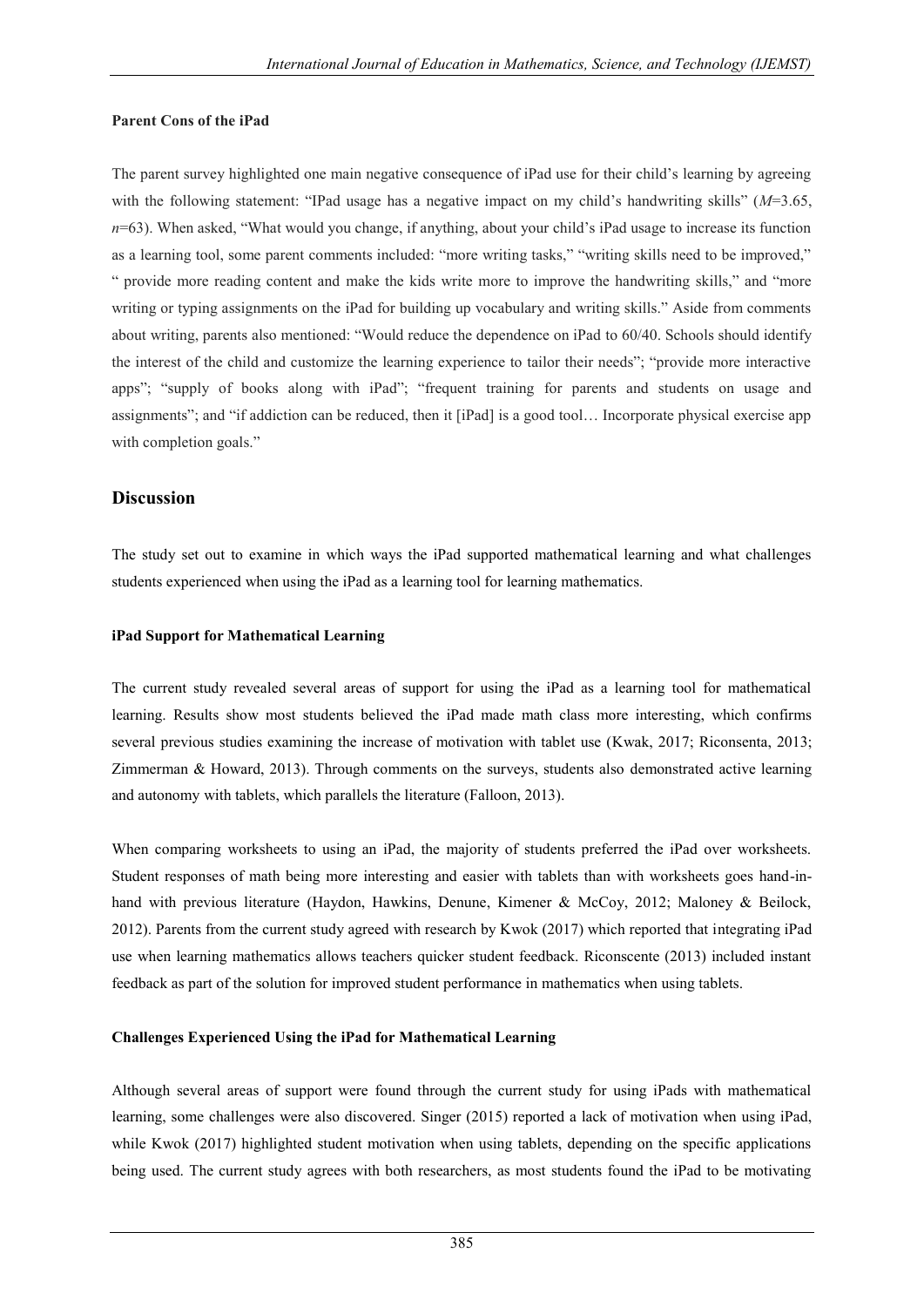when learning math, but some students disagreed. Most of the disagreement had to do with a lack of various applications on the iPad desired by the students. When asked how teachers could improve use of iPads for the learning of mathematics, students actually mentioned wanting access to the App Store.

Thought process may be better expressed when using tablet computers than with traditional tools (e.g., pencil, markers, paint, and paper) (Matthews & Seow, 2007; Milman et al, 2014), but the current study revealed about a quarter of participating students preferred natural materials. Preference and what actually works better are two different things, but student preference should always be taken into consideration when deciding if students should use tablets, solely, for each assignment, which was mentioned by one of the parents in the study: "Schools should identify the interest of the child and customize the learning experience to tailor their needs." Finally, parents strongly voiced a desire for more writing when the iPad is used for mathematical learning. Previous studies have shown an increase in communication when tablets are used (Keengwe, 2013), but parents of the current study wanted to see more physical writing to improve handwriting and composition skills.

In all, using the iPad as a learning tool for math learning seems to increase student motivation and assignment control, encourages autonomy, and is preferred by students over traditional worksheets. Parents confirm feedback is more instant, but want to see more physical writing being done when tablets are used in the classroom.

## **Limitations**

The first limitation of this study is that it was conducted in a private school which already integrates tablets as a technology tool in its approach of teaching. Thus, the expectation is that both teachers and students have been trained to apply and implement ways to benefit the most from this device. Other schools may not have been fully able to integrate tablets or students may not be able to afford having tablets. In addition, teachers face another barrier with this method, which is the lack of proper training and support on how to fully benefit and adequately implement all the offered features and functions of the apps. Many tasks are required from teachers to have successful integration such as monitoring distractibility, progress, and limited indications of actual learning (Kwak, 2017). The second limitation of this study is the fact that it did not carry out a post-test to measure whether students really scored better results on their mathematics tests when compared to their previous scores. A delayed post-test would render straightforward evidence on the extent of the integration results.

## **Implications**

iPads have the power of touchscreen technology, hold the promise of collecting individual students" performance data, organizing, and analyzing information to enhance individualized learning and expand teachers" visual hands-on math practice and ideas relative to students" abilities and progress. In reality, students never learn at the same pace nor demonstrate homogeneous potential cognitive performance; in fact, their growth is rarely linear (Hershberg & Robertson-Craft, 2009). Some learn more rapidly than others who need additional time, instruction, and/or extra practice. Therefore, an app that gathers and tracks each student"s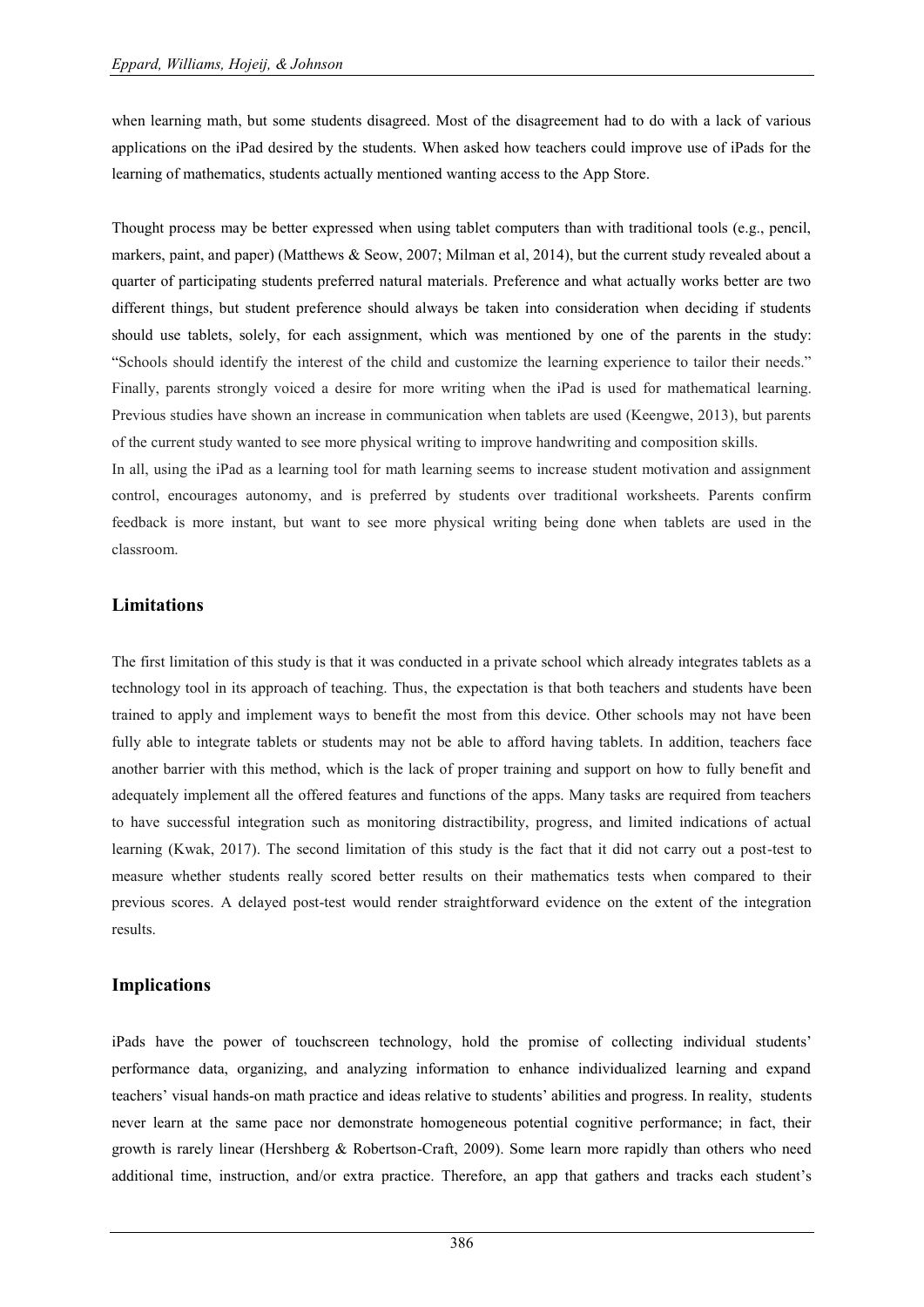learning data can assist students and send their teachers adaptable data according to the student"s needs. In the light of these findings, there is a promise through the iPad's usage to enhance students' active engagement, improve differentiated instruction and practice, and develop the pedagogical practices of the mathematics teacher.

### **Conclusion**

Students benefit more from independent and collaborative work with prompt feedback and differentiated support while using mathematics apps where they complete exercises, design books, solve problems, and create projects. The results presented in this study showed that iPads have a positive effect on teaching mathematics in schools. By increasing the interaction between the teacher and the students, classes became more dynamic and were accommodated very quickly according to the students" needs. Furthermore, students showed more engagement in the iPad class and their attention was sustained throughout their sessions. Student autonomy and self-esteem are stimulated when they are held responsible for their own learning while interacting with the tailored feedback on the tablet. These results will need a more in depth evaluation to confirm their durability over time in order to grant that results will not vanish once excitement dissipates.

## **References**

- Berk, R. A. (2010). How do you leverage the latest technologies, including web 2.0 tools, in your classroom? *International Journal of Technology in Teaching and Learning*, *6*(1), 1-13.
- Bennett, K. R. (2012). Less than a class set. *Learning & Leading with Technology*, 39(4), 22-25.
- Beschorner, B., & Hutchison, A. C. (2013). iPads as tools for communication with parents. *The Oklahoma Reader*, *49*(1), 17.
- Bray, A., & Tangney, B. (2016). Enhancing student engagement through the affordances of mobile technology: A 21st century learning perspective on Realistic Mathematics Education. *Mathematics Education Research Journal*, *28*(1), 173-197.
- Conn, C. (2012). Managing and maximizing a class set of iPads. *Learning and Leading with Technology*, *39*(8), 32-33.
- Dewey, J. (1897). My pedagogic creed. *The School Journal*, *54*, 77-80.
- Dhir, A., Gahwaji, N. M., & Nyman, G. (2013). The role of the iPad in the hands of the learner. *Journal of Universal Computer Science*, 19(5), 706-727.
- Falloon, G. (2013). Young students using iPad: App design and content influences on their learning pathways. *Computers and Education*, DOI: 10.1016/j.compedu.2013.06.006
- Harrison, T. R., & Lee, H. S. (2018). iPads in the mathematics classroom: Developing criteria for selecting appropriate learning apps. *International Journal of Education in Mathematics, Science and Technology*, 6(2), 155-172.
- Haydon, T., Hawkins, R., Denune, H., Kimener, L., McCoy, D., & Basham, J. (2012). A comparison of iPads and worksheets on math skills of high school students with emotional disturbance. *Behavioral Disorders*, *37*(4), 232-243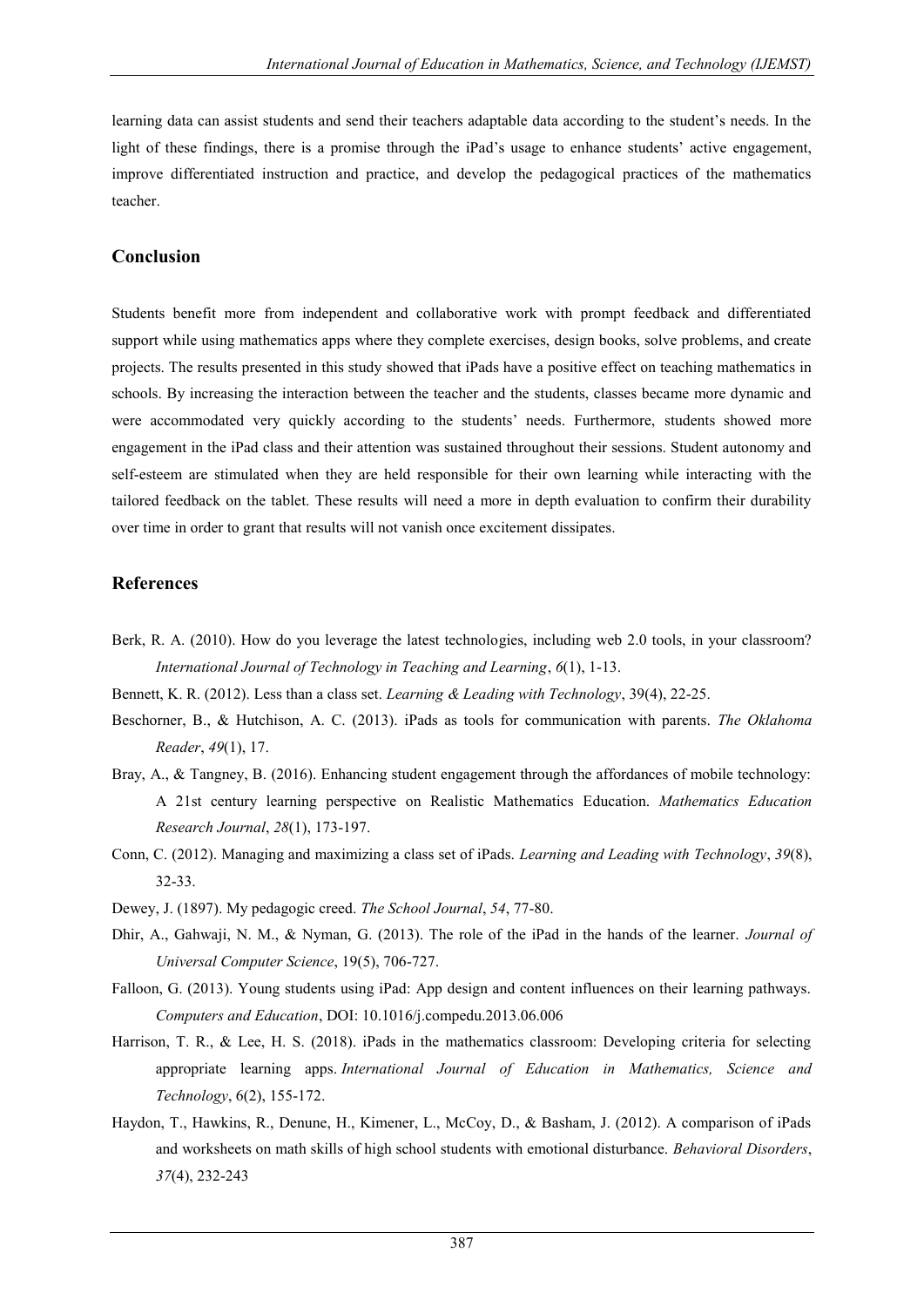- Hershberg, T., & Robertson-Craft, C. (2009). *A grand bargain for education reform: new rewards and supports for new accountability*. Cambridge: Harvard Education Press.
- Hill, J.E. & Uribe-Florez, L. (2020). Understanding secondary school teachers" TPACK and technology implementation in mathematics classrooms. *International Journal of Technology in Education (IJTE)*, 3(1), 1-13.
- Holcomb, L. B. (2009). Results and lessons learned from 1:1 laptop initiatives: A collective review. *TechTrends*, *53*(6), 49-55.
- Jang, S. J. (2010). Integrating the interactive whiteboard and peer coaching to develop the TPACK of secondary science teachers. *Computers & Education*, *55*(4), 1744-1751.
- Jang, S. J., & Tsai, M. F. (2012). Exploring the TPACK of Taiwanese elementary mathematics and science teachers with respect to use of interactive whiteboards. *Computers & Education*, *59*(2), 327-338.
- Keengwe, J. (2013). iPad integration in an elementary classroom. In A. Anderson, & J. W. Hur, (Eds.), *Pedagogical applications and social effects of mobile technology integration* (pp. 42-54). Hershey, PA: IGI Global
- Khoo, E., Merry, R., & Nguyen, N. H., with Bennett, T., & MacMillan, N. (2015*). iPads and opportunities for teaching and learning for young children (iPads n kids).* Hamilton, New Zealand: Wilf Malcolm Institute of Educational Research.
- Koehler, M., & Mishra, P. (2009). What is technological pedagogical content knowledge (TPACK). *Contemporary Issues in Technology and Teacher Education*, *9*(1), 60-70.
- Koyuncuoglu, O. (2021). An investigation of graduate students" Technological Pedagogical and Content Knowledge (TPACK). *International Journal of Education in Mathematics, Science, and Technology (IJEMST)*, 9(2), 299-313. https://doi.org/10.46328/ijemst.1446
- Kwak, J. Y. (2017). *Exploring the use of mathematics apps in the elementary school classroom* {Master's thesis, University of Ontario}. Proquest Dissertations Publishing
- Kyanka-Maggart, J. (2013). *iPads, motivation, self-efficacy, engagement in upper elementary school mathematics*. [Unpublished Doctoral dissertation]. Baker University
- Liu, C.C. & I.J. Chen (2010). Evolution of constructivism. *Contemporary Issues in Education Research* (CIER), *3*(4), 63-66.
- Maloney, E., & Beilock, S. (2012). Math anxiety: Who has it, why it develops, and how to guard against it. *Trends in Cognitive Sciences, 16*(8), 404-406.
- Matthews, J., & Seow, P. (2007). Electronic Paint: Understanding Children's Representation through their Interactions with Digital Paint. *International Journal of Art & Design Education*, *26*(3), 251–263. DOI:10.1111/j.1476-8070.2007.00536.x
- McClain, A. & North, T. (2021). Effect of technology integration on middle school math proficiency: A multiple linear regression study. *International Journal of Education in Mathematics, Science, and Technology (IJEMST)*, 9(4), 557-570. https://doi.org/10.46328/ijemst.1456
- Milman, N. B., Carlson-Bancroft, A., & Boogart, A. V. (2014). Examining differentiation and utilization of iPads across content areas in an independent, PreK–4th grade elementary school. *Computers in the Schools, 31*(3), 119-133.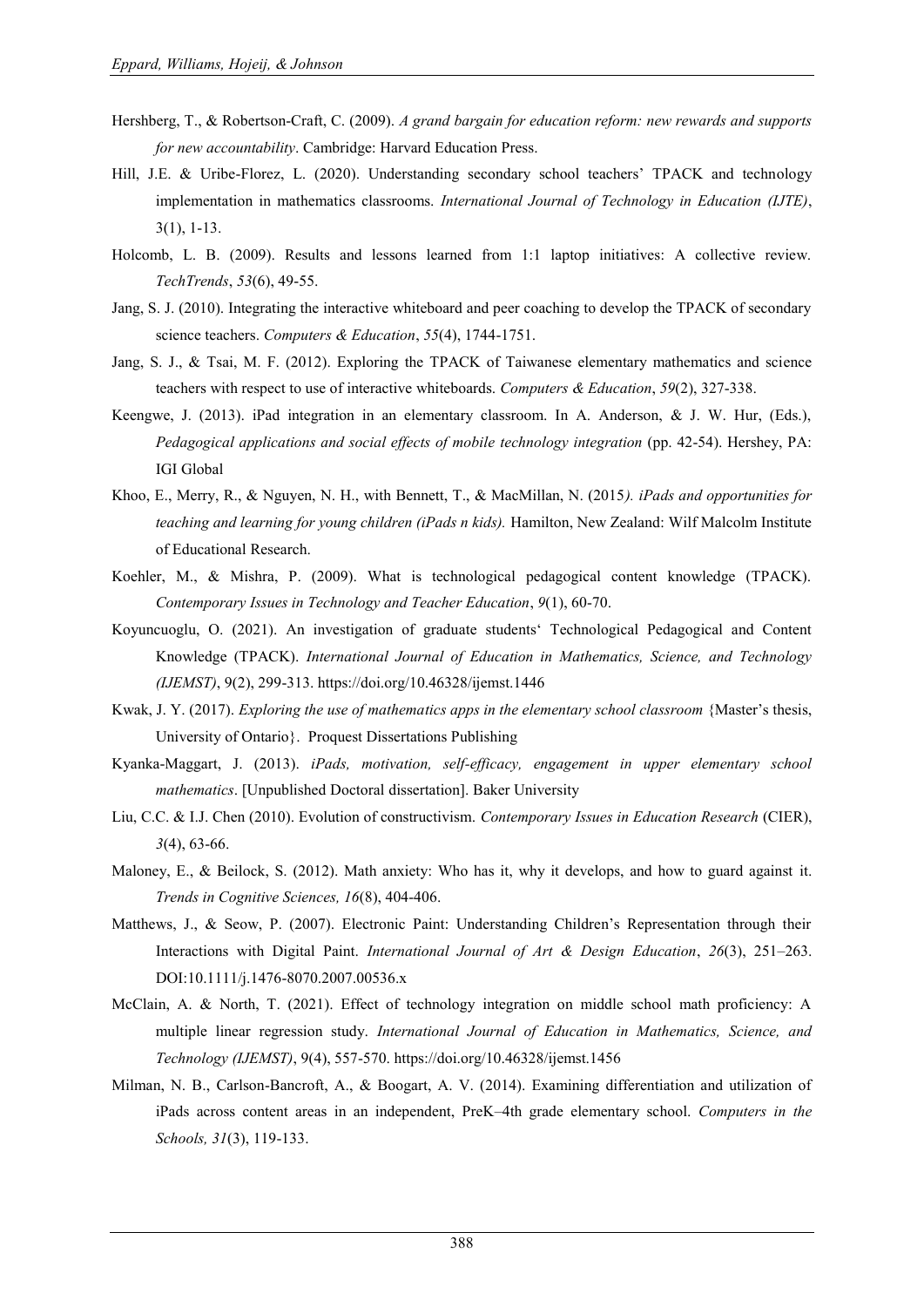- Riconscente, M. M. (2013). Results from a controlled study of the iPad fractions game Motion Math. *Games and Culture*, *8*(4), 186-214.
- Sanchez, K., Zimmerman, L., & Ye, R. (2004). Secondary students' attitudes toward mathematics. *Academic Exchange Quarterly*, *8*(2), 56-60.
- Singer, J. (2015). *The effects of iPad devices on elementary school students' Mathematics achievement and attitudes.* {Doctoral dissertation, Northeastern University}. Proquest Dissertations Publishing
- Zimmerman, S. & Howard, B. (2013). Implementing Ipads into K-12 Classrooms: A Case Study. In R. McBride & M. Searson (Eds.), *Proceedings of SITE 2013: Society for Information Technology & Teacher Education International Conference* (pp. 2512-2516). New Orleans, Louisiana, United States: Association for the Advancement of Computing in Education (AACE). Retrieved September 19, 2018 from [https://www.learntechlib.org/primary/p/48480/.](https://www.learntechlib.org/primary/p/48480/)

| <b>Author Information</b>             |                                       |  |  |
|---------------------------------------|---------------------------------------|--|--|
| <b>Jenny Eppard</b>                   | Cara Williams                         |  |  |
| https://orcid.org/0000-0001-7217-8762 | https://orcid.org/0000-0002-1542-2404 |  |  |
| Zayed University                      | Khalifa University                    |  |  |
| Academic City Dubai                   | College of Medicine                   |  |  |
| <b>United Arab Emirates</b>           | United Arab Emirates                  |  |  |
| Contact e-mail: jrk3r@virginia.edu    |                                       |  |  |
|                                       |                                       |  |  |
| Zeina Hojeij                          | Jason D. Johnson                      |  |  |
| https://orcid.org/0000-0002-7417-6610 | https://orcid.org/0000-0002-3648-6992 |  |  |
| Zayed University                      | Zayed University                      |  |  |
| Academic City Dubai                   | Academic City Dubai                   |  |  |
| United Arab Emirates                  | United Arab Emirates                  |  |  |